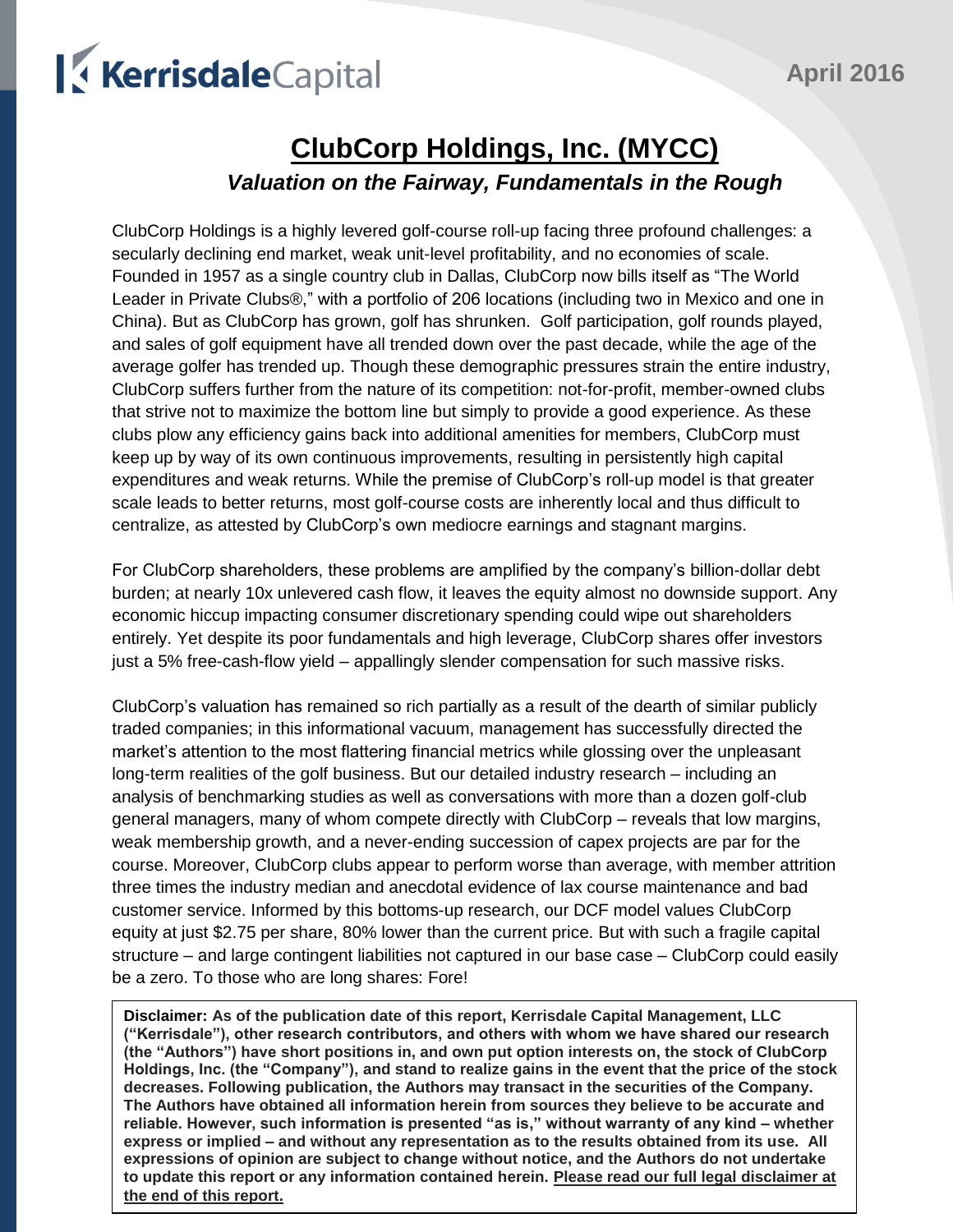## KerrisdaleCapital

#### **Table of Contents**

| H.  |                                                                         |
|-----|-------------------------------------------------------------------------|
| HL. |                                                                         |
| IV. |                                                                         |
|     |                                                                         |
| V.  | <b>CLUBCORP'S ACQUISITION STRATEGY IS A VALUE-DESTROYING FAILURE 19</b> |
| VI. | <b>CLUBCORP'S LARGE CONTINGENT LIABILITIES POSE SERIOUS RISKS 21</b>    |
|     |                                                                         |
|     |                                                                         |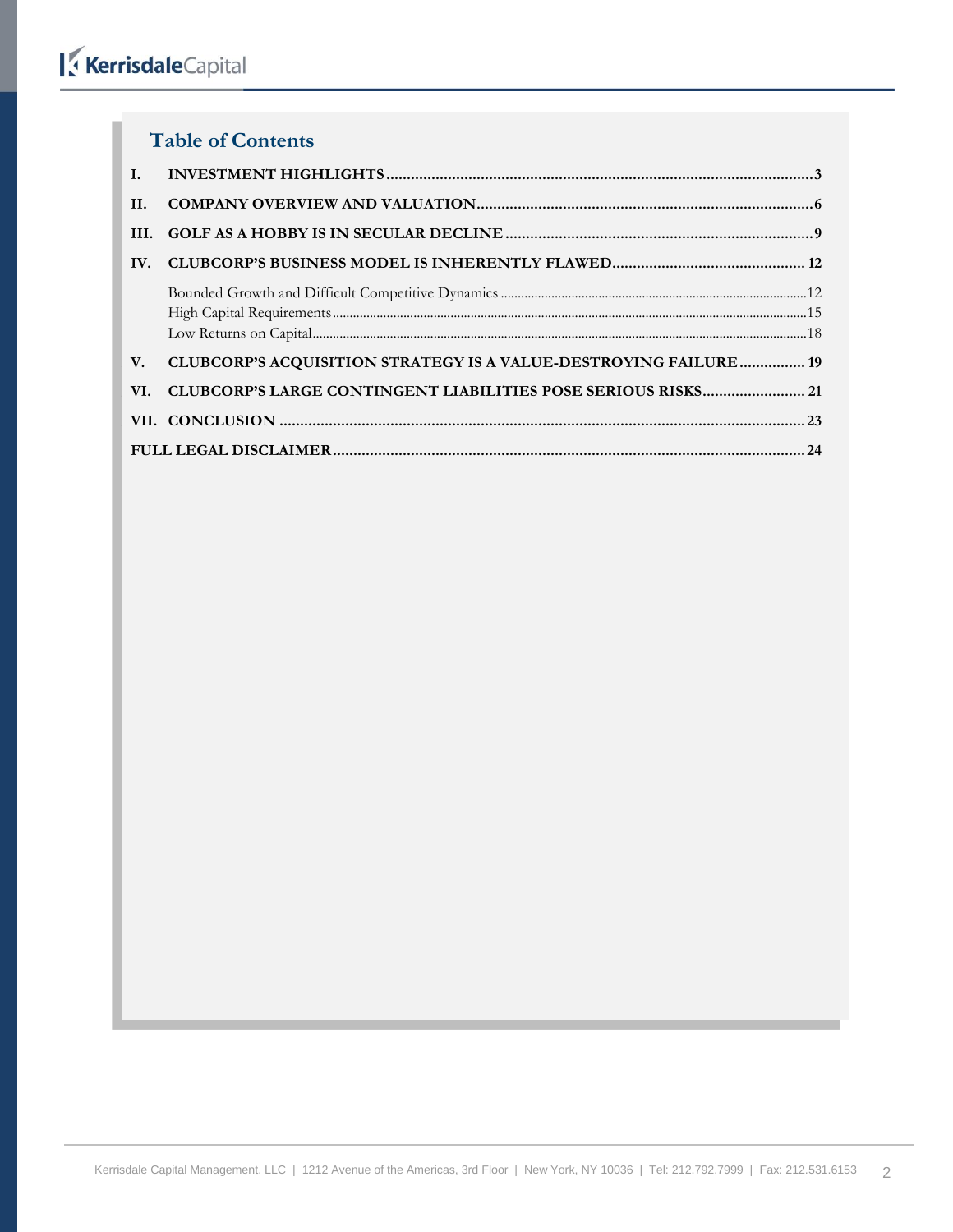### <span id="page-2-0"></span>**I. Investment Highlights**

**ClubCorp's free cash flow doesn't justify its market cap**. Below we summarize ClubCorp's capital structure and run-rate free cash flow. With so much debt piled on top of so little earnings power, ClubCorp's equity won't get much; debt service and capital expenditures (necessary to keep club quality from rapidly decaying) together consume 75% of EBITDA, leaving little room for genuine growth initiatives or additional acquisitions. Indeed, free cash flow scarcely covers the dividend. Today, the market values ClubCorp's equity like a safe, stable bond; in reality, with \$1 billion of debt outranking it and a multitude of fundamental flaws in the underlying business model, it's a highly risky asset that calls for a correspondingly high yield.

| <b>ClubCorp: Capital Structure and Cash Flow</b>                                                            |             |  |
|-------------------------------------------------------------------------------------------------------------|-------------|--|
|                                                                                                             | Value       |  |
|                                                                                                             | (\$mm)      |  |
| <b>Capital structure</b>                                                                                    |             |  |
| Total debt                                                                                                  | \$<br>1,116 |  |
| Less: cash                                                                                                  | (116)       |  |
| Net debt                                                                                                    | \$<br>1,000 |  |
| Market cap                                                                                                  | 864         |  |
| Enterprise value                                                                                            | \$<br>1,864 |  |
| <b>Run-rate cash flow</b>                                                                                   |             |  |
| <b>EBITDA</b>                                                                                               | \$<br>211   |  |
| Depreciation                                                                                                | (110)       |  |
| Cash interest expense                                                                                       | (62)        |  |
| Taxable income                                                                                              | \$<br>39    |  |
| Cash taxes                                                                                                  | (14)        |  |
| After-tax income                                                                                            | \$<br>25    |  |
| Capex/depr. delta                                                                                           | 17          |  |
| Free cash flow                                                                                              | \$<br>42    |  |
| FCF yield                                                                                                   | 4.8%        |  |
| Source: company filings, Kerrisdale analysis<br>Note: Run-rate figures represent Kerrisdale 2016 estimates. |             |  |

Our DCF model, which assumes a completely benign economic backdrop, values ClubCorp at just \$2.75 per share, for 80% downside. A simple historical analysis produces a very similar result: since ClubCorp has only generated modest, mid-single-digit returns on invested capital – at or below a realistic estimate of its cost of capital – its enterprise value should approximate its \$1.2 billion of net tangible assets. While this figure covers the debt, it leaves only ~\$200mm for the equity – again leading to about 80% downside. Whatever the analytical framework, the conclusion is clear: ClubCorp's stock price has a long way to fall before it begins to approach fair value.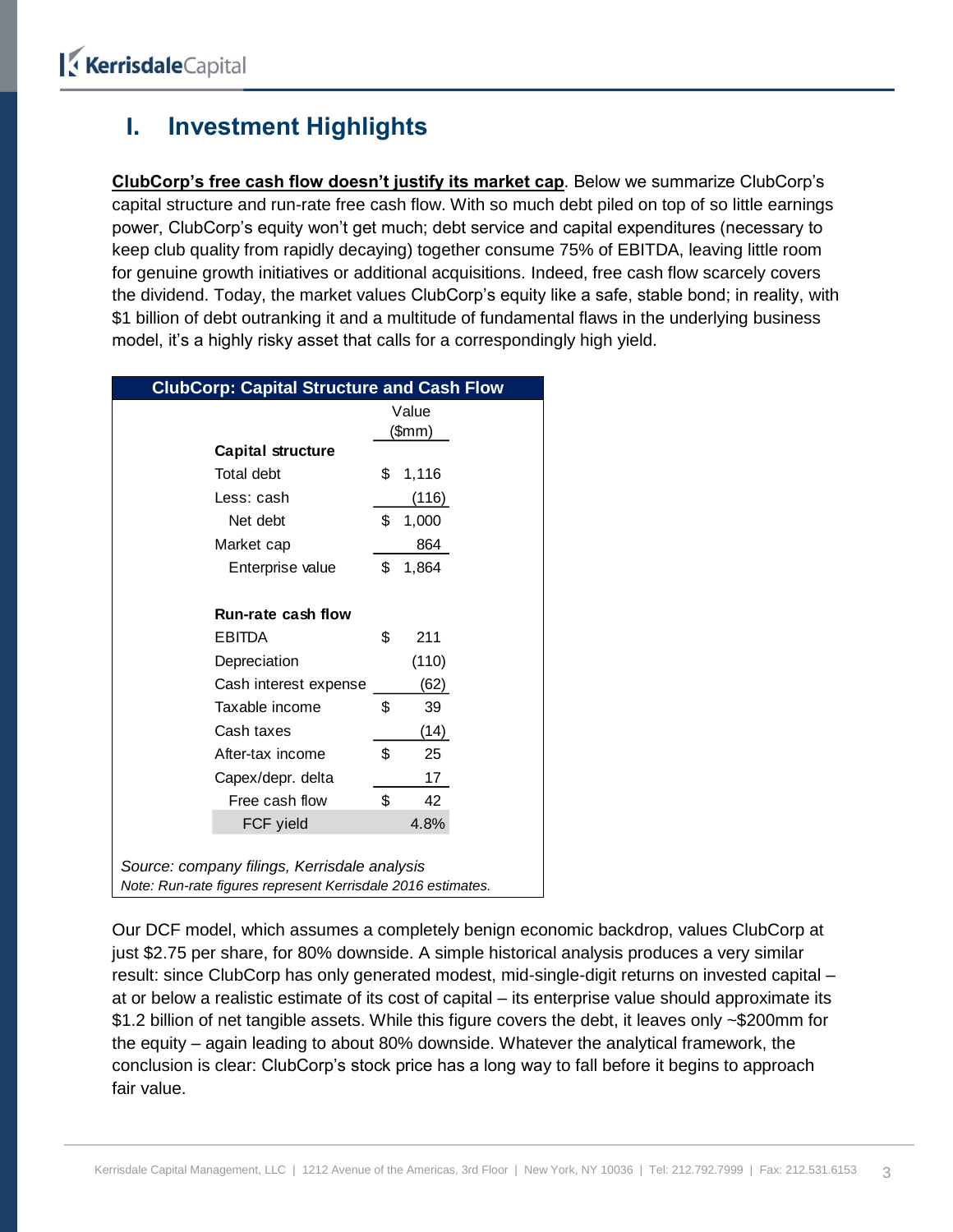**Golf is in the midst of a long-term secular decline**. According to the National Golf Foundation, the number of golf participants in the US fell 22% from 2005 to 2015; the number of golf rounds played at private clubs likewise fell 17%. Demographics ensure that this decline is just beginning: golf participation among the critical 18-to-34-year-old age group has fallen 30% over the past two decades.

Golf's difficulties are not some passing fashion; they stem from the sport's fundamental qualities. Golf is expensive, difficult, and time-consuming in a world with a vast array of cheap and easy recreation options. Social change is also a headwind: gone is the era when the family patriarch could cavalierly leave his wife and children behind to spend a day golfing. In keeping with these trends, ClubCorp's revenue per club barely grew in nominal terms from 2005 to 2015 (and declined in inflation-adjusted terms), while average members per club was flat. ClubCorp's prospects for long-term organic growth are bleak.

**ClubCorp's business model is inherently flawed**. Some stagnant businesses can still generate high returns, but ClubCorp isn't one of them. There is a basic tension in the for-profit golf-course model: shareholders would like to wring as much revenue as possible out of each 18-hole course, but member satisfaction declines precipitously with any hint of crowding, capping the productivity of the capital employed. Moreover, in any geographic region, ClubCorp's clubs are just one choice among many, and competitors are often member-owned non-profits perfectly willing to operate at break-even. Our discussions with industry participants suggest that ClubCorp differentiates itself from the competition primarily by targeting lower-end customers and skimping on service, resulting in much higher attrition rates and greater sensitivity to economic downturns. But this strategy has not translated to strong revenue growth, margins, or returns on invested capital, all of which are consistently low.

Running private clubs is naturally capital-intensive; the golf courses, additional athletic facilities like gyms, clubhouse fixtures, parking lots, and other tangible assets all have finite life spans and require frequent renovations to maintain parity with competitors and justify even modest increases in membership fees. While ClubCorp management likes to bifurcate its capex into "maintenance" and "ROI" – implying that the latter is non-recurring and discretionary – our industry research belies this framing, showing that an annual capital budget of 7-10% of revenues – in line with ClubCorp's historical *total* capex but substantially higher than its purported "maintenance" spending – is necessary just to stay in place. Intense competition and high capital intensity are headaches in any sector, but, in a shrinking market like golf, they can be deadly.

**ClubCorp's acquisition-driven growth strategy is a value-destroying failure**. Like the retailer in the old joke, ClubCorp hopes to make it up on volume – transforming the golf-course business from dud to winner by simply buying and operating many courses. But, as industry benchmarking studies confirm, back-office and other readily centralizable costs represent a small fraction of the typical golf-course budget, while key line items like on-premise labor, facility maintenance, and local marketing are difficult to buy in bulk. There's no good reason to expect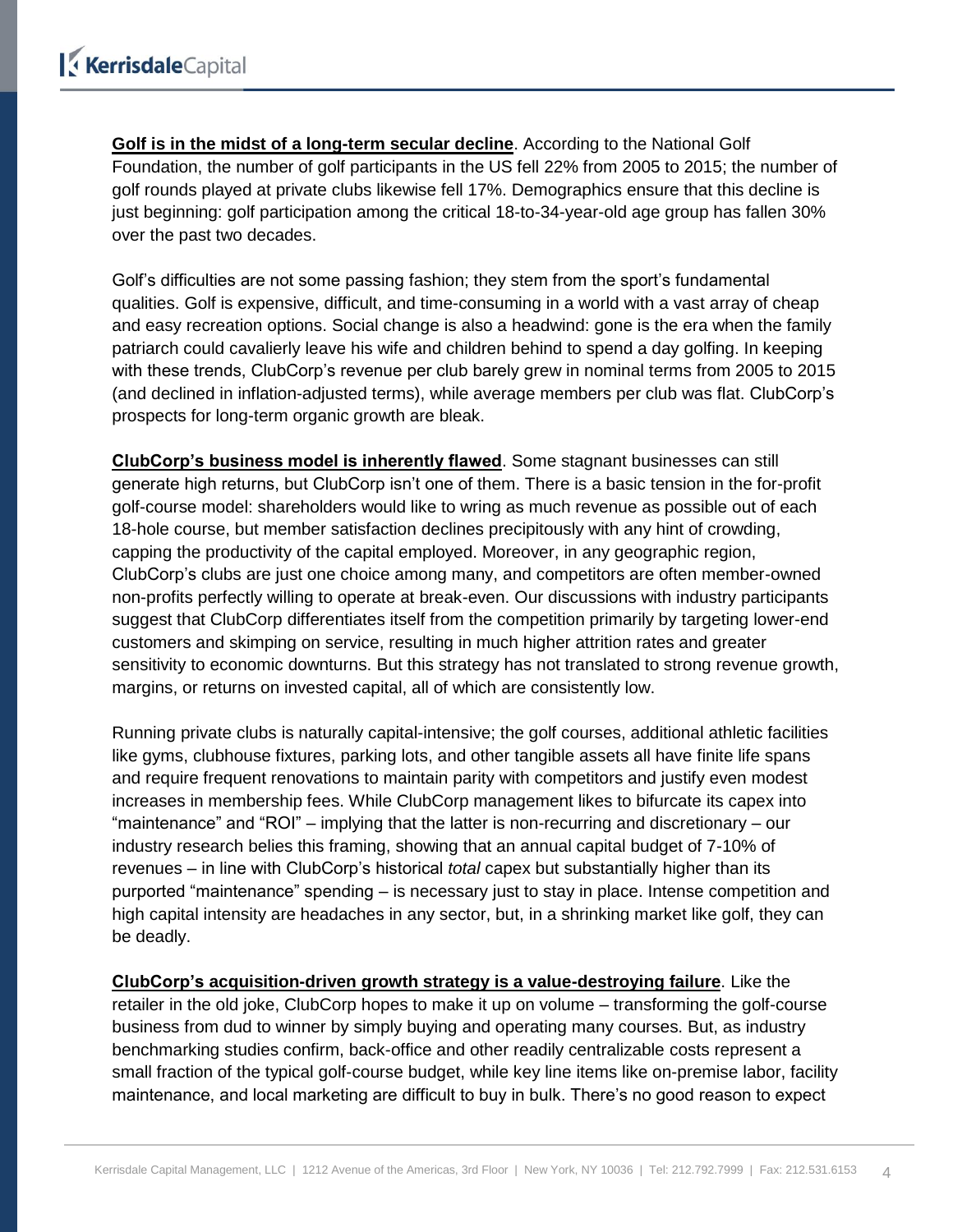compelling synergies from a golf-course roll-up. Sure enough, ClubCorp's profit margins – whether measured using the company's own liberally adjusted version of EBITDA or more standard metrics – have been flat or down over the past five years, even as the number of clubs in its portfolio has grown almost 40%.

Given that ClubCorp generates mid-single-digit returns on *tangible* capital, paying a premium to net assets – as it has typically done in its acquisitions, resulting in \$348 million of goodwill and other intangibles on its balance sheet – destroys economic value. A recent example is ClubCorp's large purchase of Sequoia Golf in 2014. We estimate that this deal generated a 7.7% pre-tax return on invested capital (including goodwill). Yet ClubCorp's last unsecured debt issuance priced at 8.25%, and credit spreads have widened further since then. This is a new twist on the proverbial [3-6-3 rule](https://www.richmondfed.org/~/media/richmondfedorg/publications/research/economic_quarterly/2006/winter/pdf/walter.pdf) of old-fashioned banking (borrow at 3%, lend at 6%, and be on the golf course by 3 p.m.): borrow at 8%, invest at 8%, and own an extra golf course or three. Such a strategy expands ClubCorp's empire but destroys shareholder value.

**Overlooked liabilities could wipe out ClubCorp's equity**. In lieu of straightforward fees, some of ClubCorp's clubs have required *refundable* "membership initiation deposits"; after a long but limited time period, usually 30 years, members are entitled to get these funds back. Today such deposits exceed \$700 million and are carried on ClubCorp's balance sheet at their present value of \$357 million, of which \$153 million is classified as *current* and could, in principle, come due at any moment.

Yet the market completely neglects this material liability (41% of ClubCorp's market cap and 200% of our base-case estimate of equity fair value) on the theory that few members have asked for their money back so far. Over time, however, something has to give. Either

- members do ask for their deposits back, resulting in a cash outflow large enough to significantly impair or even completely destroy ClubCorp's equity; or
- they don't ask for their deposits back, leading them to be classified as unclaimed property and remitted to the relevant state governments under escheatment laws, again draining cash; or
- they don't ask for their deposits back but ClubCorp somehow manages to evade the rules governing unclaimed property, thereby converting the deposits into taxable income and resulting in a multi-hundred-million-dollar tax bill over time – again, quite material relative to the magnitude of ClubCorp's equity.

While investors may give ClubCorp the benefit of the doubt as long as this liability remains largely hypothetical, any bad news could quickly alter perceptions. The long-term fate of ClubCorp's membership initiation deposits is just one more downside risk for a dangerously levered company with weak fundamentals trading at a high multiple of free cash flow.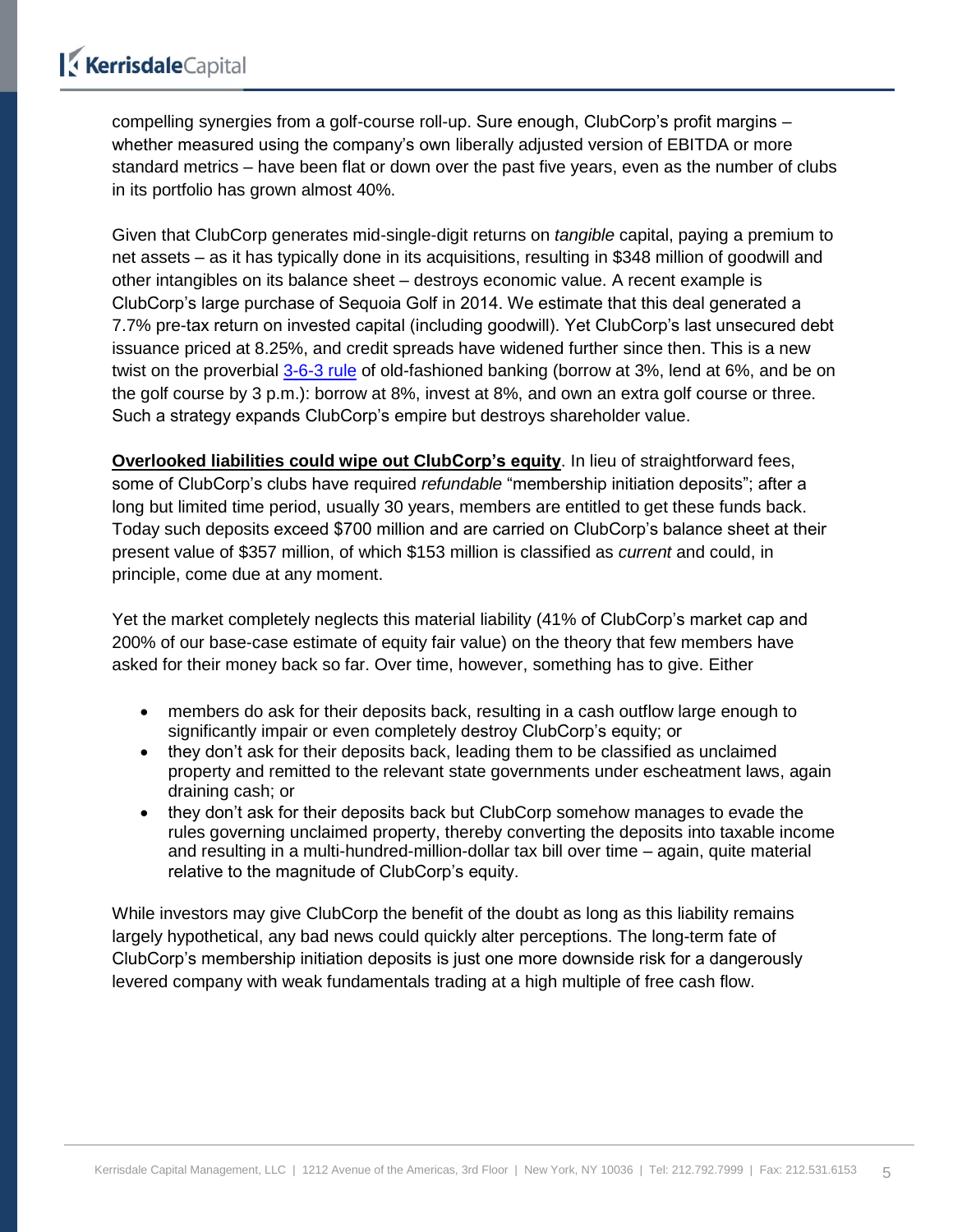### <span id="page-5-0"></span>**II. Company Overview and Valuation**

ClubCorp is a capital-intensive business with a long history of negligible organic growth and weak returns. Despite its low quality and high leverage, the company's equity currently trades at 21x our estimate of 2016 free cash flow. At a more reasonable enterprise valuation, ClubCorp equity would be worth 80% less.

|                                                                                                                    |                          |         | <b>ClubCorp: Capitalization and Financial Results</b> |    |        |    |        |    |         |     |         |    |       |  |
|--------------------------------------------------------------------------------------------------------------------|--------------------------|---------|-------------------------------------------------------|----|--------|----|--------|----|---------|-----|---------|----|-------|--|
|                                                                                                                    |                          |         |                                                       |    |        |    |        |    |         |     |         |    |       |  |
| (\$ in mm except for share price)                                                                                  |                          |         |                                                       |    |        |    |        |    |         |     |         |    |       |  |
| Capitalization                                                                                                     | <b>Financial Results</b> |         |                                                       |    |        |    |        |    |         |     |         |    |       |  |
| Share price                                                                                                        |                          | \$13.27 |                                                       |    |        |    |        |    |         |     |         |    |       |  |
| Diluted share count                                                                                                |                          | 65      |                                                       |    | 2012   |    | 2013   |    | 2014    |     | 2015    |    | 2016  |  |
| Market cap                                                                                                         | \$                       | 864     | Revenue                                               | \$ | 755    | \$ | 815    | \$ | 884     | \$  | 1,053   | \$ | 1,100 |  |
| Net debt:                                                                                                          |                          |         | <b>EBITDA</b>                                         |    | 154    |    | 145    |    | 158     |     | 190     |    | 206   |  |
| Term loan/revolver                                                                                                 | \$                       | 675     | Capex                                                 |    | (54)   |    | (60)   |    | (73)    |     | (105)   |    | (94)  |  |
| Unsecured notes                                                                                                    |                          | 350     | EBITDA - capex                                        |    | 100    |    | 86     |    | 86      |     | 84      |    | 113   |  |
| Mtges/capital leases                                                                                               |                          | 91      | <b>Unlevered FCF</b>                                  |    | 96     |    | 82     |    | 83      |     | 73      |    | 102   |  |
| Total debt                                                                                                         |                          | \$1,116 | <b>NOPAT</b>                                          |    | 82     |    | 73     |    | 76      |     | 77      |    | 85    |  |
| Cash                                                                                                               |                          | (116)   |                                                       |    |        |    |        |    |         |     |         |    |       |  |
| Net debt                                                                                                           |                          | 1,000   | Acquisitions                                          | \$ | 4      | \$ | 16     | \$ | 280     | \$. | 59      |    |       |  |
| Total enterprise value                                                                                             |                          | 1,864   |                                                       |    |        |    |        |    |         |     |         |    |       |  |
|                                                                                                                    |                          |         | Golf clubs (#)                                        |    | 102    |    | 105    |    | 157     |     | 158     |    |       |  |
| EV/EBITDA                                                                                                          |                          | 9.0x    | <b>Members</b>                                        |    | 82,719 |    | 85,397 |    | 117,212 |     | 121,228 |    |       |  |
| <b>EV/unlevered FCF</b>                                                                                            |                          | 18.3x   | City clubs $(#)$                                      |    | 49     |    | 49     |    | 50      |     | 49      |    |       |  |
| <b>Mkt cap/levered FCF</b>                                                                                         |                          | 20.7x   | <b>Members</b>                                        |    | 62,046 |    | 61,405 |    | 63,474  |     | 61,900  |    |       |  |
| Source: company filings, Kerrisdale analysis                                                                       |                          |         |                                                       |    |        |    |        |    |         |     |         |    |       |  |
| Note: cash and debt are pro forma for recent debt issuances. 2015 and 2016 figures represent Kerrisdale estimates. |                          |         |                                                       |    |        |    |        |    |         |     |         |    |       |  |

ClubCorp runs two types of clubs: 1) golf and country clubs and 2) business, sports, and alumni clubs (known as "city clubs" in the industry jargon). Here we focus primarily on the golf-andcountry-club business, which represents over 80% of ClubCorp's revenue and even more of its operating profit. Within this segment, ClubCorp owns and leases 143 clubs, manages 10, and participates in JVs tied to another 6, for a total of 159.

Though ClubCorp dates back to 1957, its current incarnation is fairly new. After years of being controlled by the Dedman family (related to the company's founder, Robert H. Dedman, Sr.), ClubCorp was acquired in 2006 by the private-equity firm KSL, which took the company public in 2013. At the time of its second IPO, ClubCorp had 105 golf and country clubs and 49 city clubs, the vast majority of which had been in its portfolio at the time of KSL's purchase. But the company has since embarked on a transaction spree; not a quarter has gone by that it hasn't acquired or sold a golf club. All this activity has obscured the basic reality that, as we aim to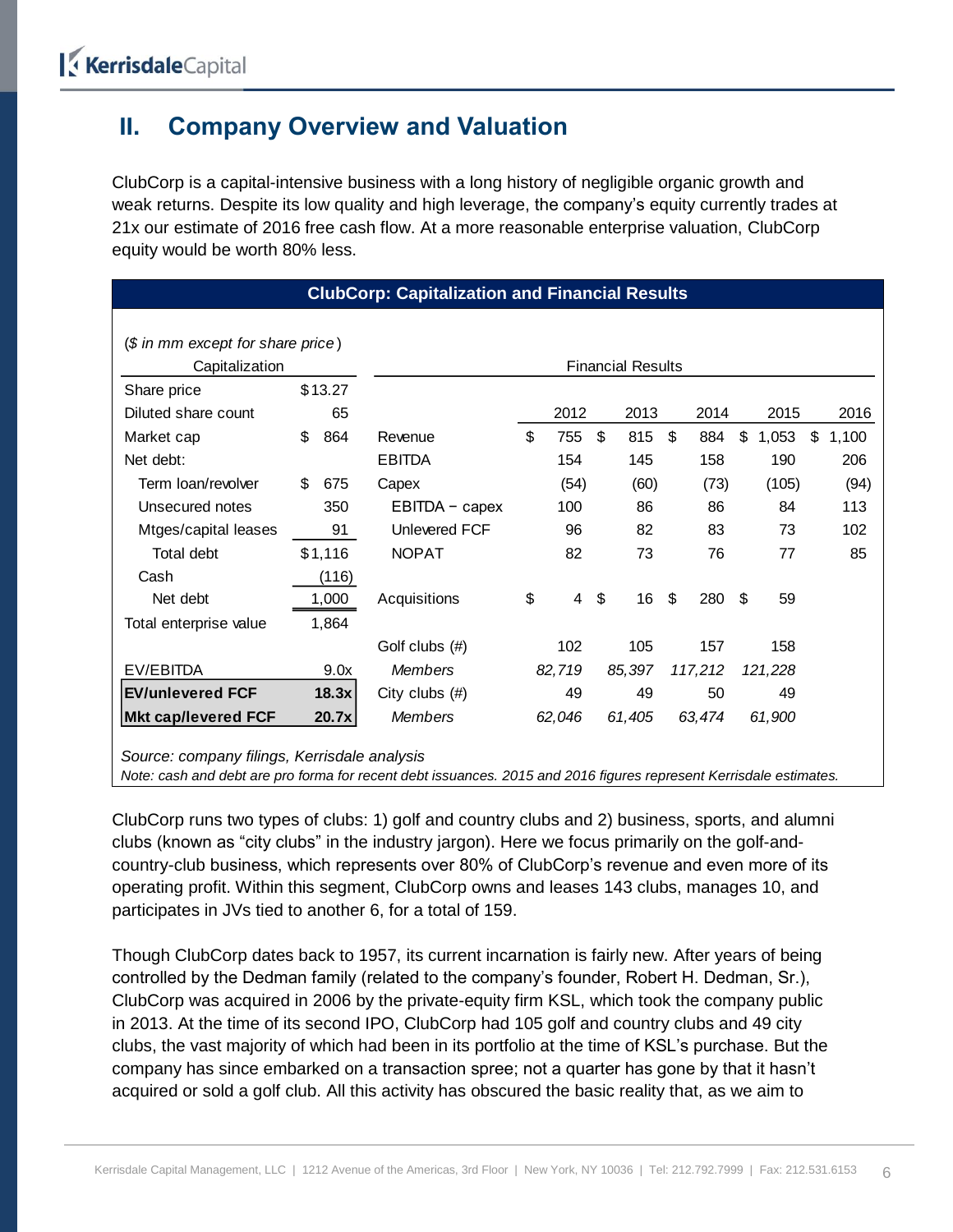demonstrate below, golf clubs are simply bad businesses, with high capital requirements, intense competition, limited growth opportunities, and no pricing power. Making matters worse, golf as a hobby is itself in secular decline.

This industry backdrop informs our DCF analysis, summarized below, which values ClubCorp's equity at roughly \$3 per share.

| <b>ClubCorp: Illustrative Kerrisdale DCF Analysis</b>                                    |              |                   |                                   |                                 |                                 |                                 |                                 |                                 |                                  |                                                                                           |                                  |  |
|------------------------------------------------------------------------------------------|--------------|-------------------|-----------------------------------|---------------------------------|---------------------------------|---------------------------------|---------------------------------|---------------------------------|----------------------------------|-------------------------------------------------------------------------------------------|----------------------------------|--|
| $$$ in mm except for share price)                                                        |              |                   |                                   |                                 |                                 |                                 |                                 |                                 |                                  |                                                                                           |                                  |  |
|                                                                                          |              | <b>Historical</b> |                                   |                                 |                                 |                                 | <b>Projected</b>                |                                 |                                  |                                                                                           |                                  |  |
|                                                                                          | 12/31/13     |                   |                                   |                                 |                                 |                                 |                                 |                                 |                                  | 12/31/14 12/31/15 12/31/16 12/31/17 12/31/18 12/31/19 12/31/20 12/31/21 12/31/22 12/31/23 |                                  |  |
| <b>Total revenue</b>                                                                     | \$<br>815    | \$<br>884         | \$1,053                           | \$1,100                         | \$1,117                         | \$1,134                         | \$1,151                         | \$1,168                         | \$1,185                          | \$1,203                                                                                   | \$1,221                          |  |
| % growth                                                                                 | 8.0%         | 8.5%              | 19.1%                             | 4.5%                            | 1.5%                            | 1.5%                            | 1.5%                            | 1.5%                            | 1.5%                             | 1.5%                                                                                      | 1.5%                             |  |
| Gross profit                                                                             | 213          | 235               | 275                               | 292                             | 296                             | 300                             | 305                             | 309                             | 314                              | 319                                                                                       | 324                              |  |
| % margin                                                                                 | 26.1%        | 26.6%             | 26.1%                             | 26.5%                           | 26.5%                           | 26.5%                           | 26.5%                           | 26.5%                           | 26.5%                            | 26.5%                                                                                     | 26.5%                            |  |
| % growth                                                                                 | 5.0%         | 10.4%             | 17.0%                             | 6.1%                            | 1.5%                            | 1.5%                            | 1.5%                            | 1.5%                            | 1.5%                             | 1.5%                                                                                      | 1.5%                             |  |
| SG&A                                                                                     | 64           | 74                | 83                                | 80                              | 82                              | 83                              | 84                              | 85                              | 87                               | 88                                                                                        | 89                               |  |
| % margin                                                                                 | 7.9%         | 8.4%              | 7.8%                              | 7.3%                            | 7.3%                            | 7.3%                            | 7.3%                            | 7.3%                            | 7.3%                             | 7.3%                                                                                      | 7.3%                             |  |
| Growth                                                                                   | 41.3%        | 15.3%             | 11.8%                             | (2.8%)                          | 1.5%                            | 1.5%                            | 1.5%                            | 1.5%                            | 1.5%                             | 1.5%                                                                                      | 1.5%                             |  |
| <b>EBITDA</b>                                                                            | 149          | 161               | 192                               | 211                             | 214                             | 218                             | 221                             | 224                             | 228                              | 231                                                                                       | 234                              |  |
| % margin                                                                                 | 18.2%        | 18.2%             | 18.3%                             | 19.2%                           | 19.2%                           | 19.2%                           | 19.2%                           | 19.2%                           | 19.2%                            | 19.2%                                                                                     | 19.2%                            |  |
| D&A                                                                                      | 72           | 81                | 104                               | 110                             | 112                             | 113                             | 115                             | 117                             | 119                              | 120                                                                                       | 122                              |  |
| % of revenue                                                                             | 8.8%         | 9.1%              | 9.9%                              | 10.0%                           | 10.0%                           | 10.0%                           | 10.0%                           | 10.0%                           | 10.0%                            | 10.0%                                                                                     | 10.0%                            |  |
| <b>EBIT</b>                                                                              | 77           | 80                | 88                                | 101                             | 103                             | 104                             | 106                             | 107                             | 109                              | 111                                                                                       | 112                              |  |
| % margin                                                                                 | 9.4%         | 9.1%              | 8.4%                              | 9.2%                            | 9.2%                            | 9.2%                            | 9.2%                            | 9.2%                            | 9.2%                             | 9.2%                                                                                      | 9.2%                             |  |
| Interest                                                                                 | (84)         | (65)              | (71)                              | (63)                            | (63)                            | (63)                            | (63)                            | (63)                            | (63)                             | (63)                                                                                      | (63)                             |  |
| <b>EBT</b>                                                                               | (7)          | 15                | 18                                | 39                              | 40                              | 42                              | 43                              | 45                              | 47                               | 48                                                                                        | 50                               |  |
| <b>Unlevered FCF</b><br>NOPAT (35% tax rate)<br>Plus: D&A<br>Less: capex<br>% of revenue | (60)<br>7.3% | (73)<br>8.2%      | \$<br>82<br>104<br>(105)<br>10.4% | \$<br>88<br>110<br>(94)<br>8.5% | \$<br>89<br>112<br>(95)<br>8.5% | \$<br>90<br>113<br>(96)<br>8.5% | \$<br>91<br>115<br>(98)<br>8.5% | \$<br>92<br>117<br>(99)<br>8.5% | \$<br>93<br>119<br>(101)<br>8.5% | \$<br>94<br>120<br>(102)<br>8.5%                                                          | \$<br>95<br>122<br>(104)<br>8.5% |  |
| <b>Unlevered FCF</b>                                                                     |              |                   | \$<br>81                          | \$<br>104                       | \$<br>105                       | \$<br>107                       | 108<br>\$                       | \$<br>109                       | 111<br>\$                        | \$<br>112                                                                                 | \$<br>113                        |  |
| Discount rate                                                                            | 9.0%         |                   |                                   |                                 |                                 |                                 |                                 |                                 |                                  |                                                                                           |                                  |  |
| <b>Terminal FCF multiple</b>                                                             | 11.1x        |                   |                                   |                                 |                                 |                                 |                                 |                                 |                                  |                                                                                           |                                  |  |
| Terminal value                                                                           | \$1,258      |                   |                                   |                                 |                                 |                                 |                                 |                                 |                                  |                                                                                           |                                  |  |
| PV of interim FCF                                                                        | 598<br>S     |                   |                                   |                                 |                                 |                                 |                                 |                                 |                                  |                                                                                           |                                  |  |
| PV of terminal                                                                           | 631          |                   |                                   |                                 |                                 |                                 |                                 |                                 |                                  |                                                                                           |                                  |  |
| <b>Intrinsic EV</b>                                                                      | \$1,229      |                   |                                   |                                 |                                 |                                 |                                 |                                 |                                  |                                                                                           |                                  |  |
| Less: debt                                                                               | (1, 166)     |                   |                                   |                                 |                                 |                                 |                                 |                                 |                                  |                                                                                           |                                  |  |
| Plus: cash                                                                               | 116          |                   |                                   |                                 |                                 |                                 |                                 |                                 |                                  |                                                                                           |                                  |  |
| Intrinsic equity value                                                                   | 180<br>\$    |                   |                                   |                                 |                                 |                                 |                                 |                                 |                                  |                                                                                           |                                  |  |
| Implied EV / 2015 revenue                                                                | 1.2x         |                   |                                   |                                 |                                 |                                 |                                 |                                 |                                  |                                                                                           |                                  |  |
| Implied EV / 2015 EBITDA                                                                 | 6.4x         |                   |                                   |                                 |                                 |                                 |                                 |                                 |                                  |                                                                                           |                                  |  |
| Implied EV / 2015 EBIT                                                                   | 13.9x        |                   |                                   |                                 |                                 |                                 |                                 |                                 |                                  |                                                                                           |                                  |  |
| Shares outstanding                                                                       | 65.1         |                   |                                   |                                 |                                 |                                 |                                 |                                 |                                  |                                                                                           |                                  |  |
| Implied share price                                                                      | \$2.76       |                   |                                   |                                 |                                 |                                 |                                 |                                 |                                  |                                                                                           |                                  |  |
| Current share price                                                                      | \$13.27      |                   |                                   |                                 |                                 |                                 |                                 |                                 |                                  |                                                                                           |                                  |  |
| Upside / (downside)                                                                      | (79)%        |                   |                                   |                                 |                                 |                                 |                                 |                                 |                                  |                                                                                           |                                  |  |
|                                                                                          |              |                   |                                   |                                 |                                 |                                 |                                 |                                 |                                  |                                                                                           |                                  |  |
| Source: company filings, Kerrisdale analysis                                             |              |                   |                                   |                                 |                                 |                                 |                                 |                                 |                                  |                                                                                           |                                  |  |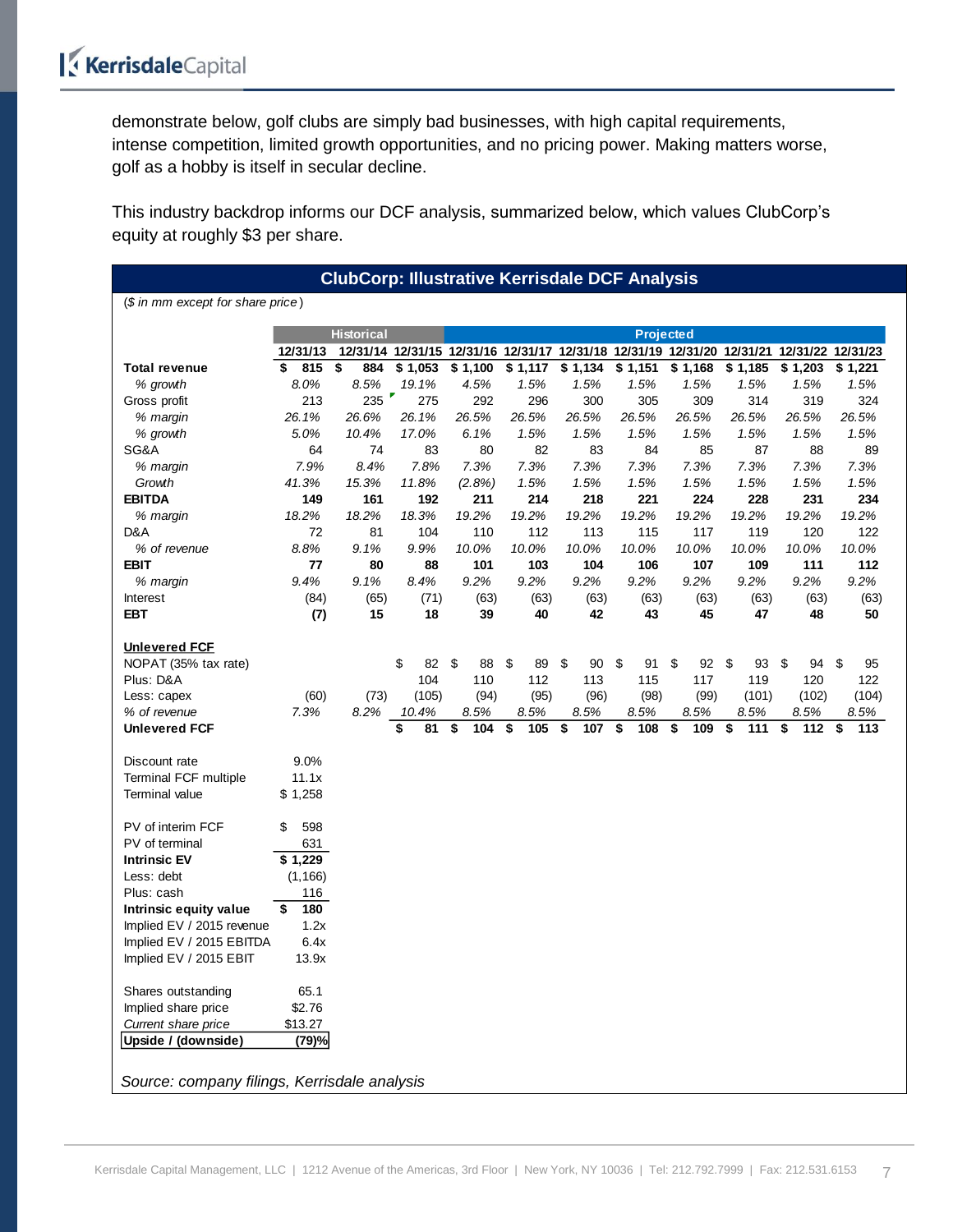We assume that the company can permanently increase its EBITDA margins by ~100bps relative to its 2015 performance, but, with no track record of positive operating leverage, there's little reason to expect any ongoing additional margin improvement. With low long-term organic growth of 1-2% at best, consistent with its history, ClubCorp's unlevered cash flow of ~\$100 million per year won't change much over time, and the vast majority of it will accrue to its creditors, not its shareholders. Given ClubCorp's macroeconomic sensitivity and junk-rated credit quality, we regard a 9% WACC as generous, and, in simple terms, a  $\sim$ \$100-million-peryear perpetuity priced at 9% just barely covers ClubCorp's debt balance, with little left over. (While we don't explicitly incorporate future acquisitions, we also believe that recent ones haven't created economic value; if anything, it's optimistic to ignore the likelihood of future value destruction from bad deals.)

Viewed through a slightly different lens, ClubCorp relies on its tangible assets – its greens, parking lots, kitchens, tennis courts, and so on – to generate profits. But its pre-tax returns on tangible assets are consistently mediocre at 7-9% (as discussed further below), implying that ClubCorp as a whole is worth little more than its tangible asset value. That value covers its debt but not much more, again implying tremendous downside for ClubCorp's share price. (Nor is it obvious that ClubCorp's carrying values are conservative; from 2010 to 2015, it recorded \$82 million of cumulative asset impairments and losses on disposal.)

| <b>ClubCorp: Tangible Asset Value vs.</b><br><b>Enterprise Value</b> |             |
|----------------------------------------------------------------------|-------------|
|                                                                      | Value at    |
|                                                                      | 12/31/15    |
|                                                                      | \$mm)       |
| Total assets                                                         | \$<br>2,171 |
| Goodwill/intangibles                                                 | (344)       |
| Cash                                                                 | (116)       |
| Non-debt liab's excl. deposits                                       | (522)       |
| Noncontrolling interest                                              | (10)        |
| Net tangible assets                                                  | \$<br>1,178 |
| Less: net debt                                                       | (1,000)     |
| Value remaining for equity                                           | \$<br>178   |
| Implied share price                                                  | \$<br>2.73  |
| Upside / (downside)                                                  | (79)%       |
| Source: company filings, Kerrisdale analysis                         |             |

Moreover, the analysis above does not even contemplate the potential future refunding of ClubCorp's ~\$700 million of membership initiation deposits, a liability to which ClubCorp itself has ascribed a present value of \$352 million, even a fraction of which would dramatically impair the company's equity value. At its current 5% free-cash-flow yield, ClubCorp's market cap prices in either extremely low risk or high growth, but in light of the company's weak fundamentals and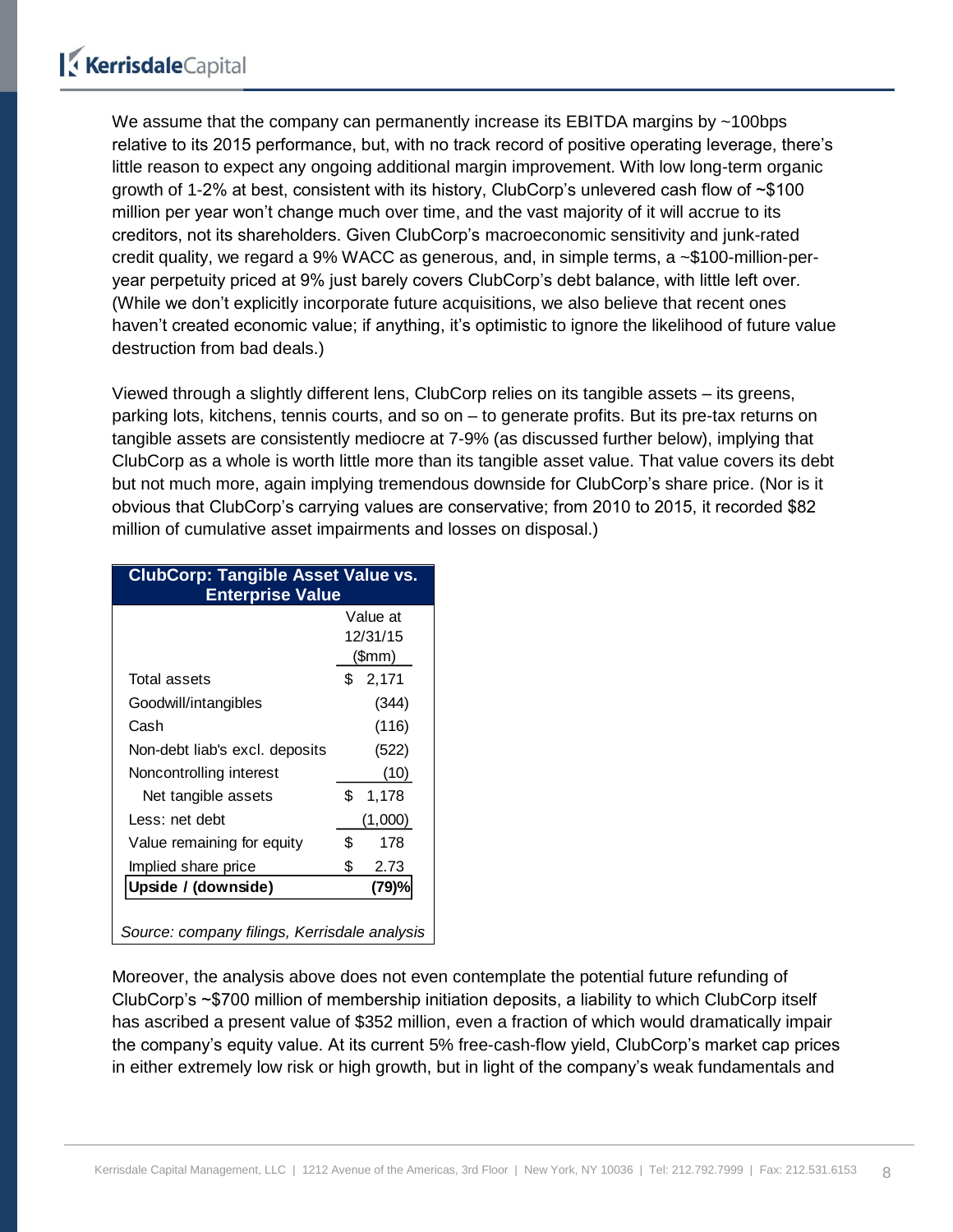already daunting indebtedness, neither possibility makes sense. The stock should trade much lower.

### <span id="page-8-0"></span>**III. Golf as a Hobby Is in Secular Decline**

Over the past decade, the world of recreational golf has steadily gotten smaller and older. The data here are clear. To begin with, the chart below shows the number of golf rounds played per year (indexed to 2005 levels):



We include an average of the rounds played in the Houston, Dallas, and Atlanta metro areas given ClubCorp's disproportionate presence there. At least over the last decade, these areas have (very slightly) outperformed the overall national average – yet ClubCorp's own growth rates have actually been *worse* than the national average.

Golf's decline can also be seen in the participation rate: the number of people that take part in the sport with various degrees of enthusiasm.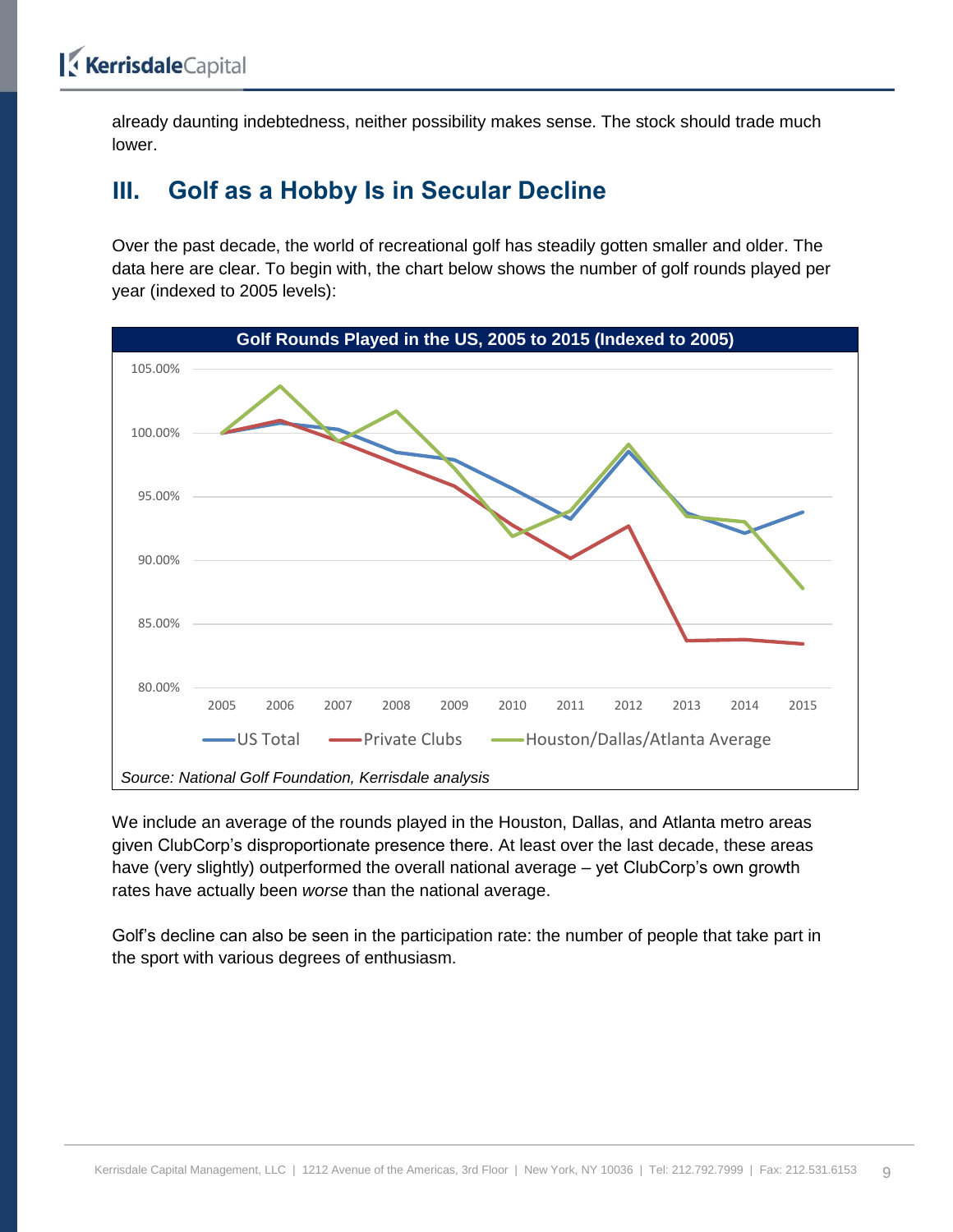

Each line represents a different category of golfer based on average rounds played per year. Our discussions with golf-course general managers (GMs) confirmed that these high-level trends reflect on-the-ground realities: golf participation is down, and the proportional decline has been worse among more dedicated golfers, contributing to the underperformance of private golf clubs (which cater to frequent players) relative to public golf courses (which serve a broader audience).

Perhaps the simplest illustration of golf's decline is the following graph, showing the last 40 years of golf-ball unit sales, which peaked around 2000 and have since fallen by about a third: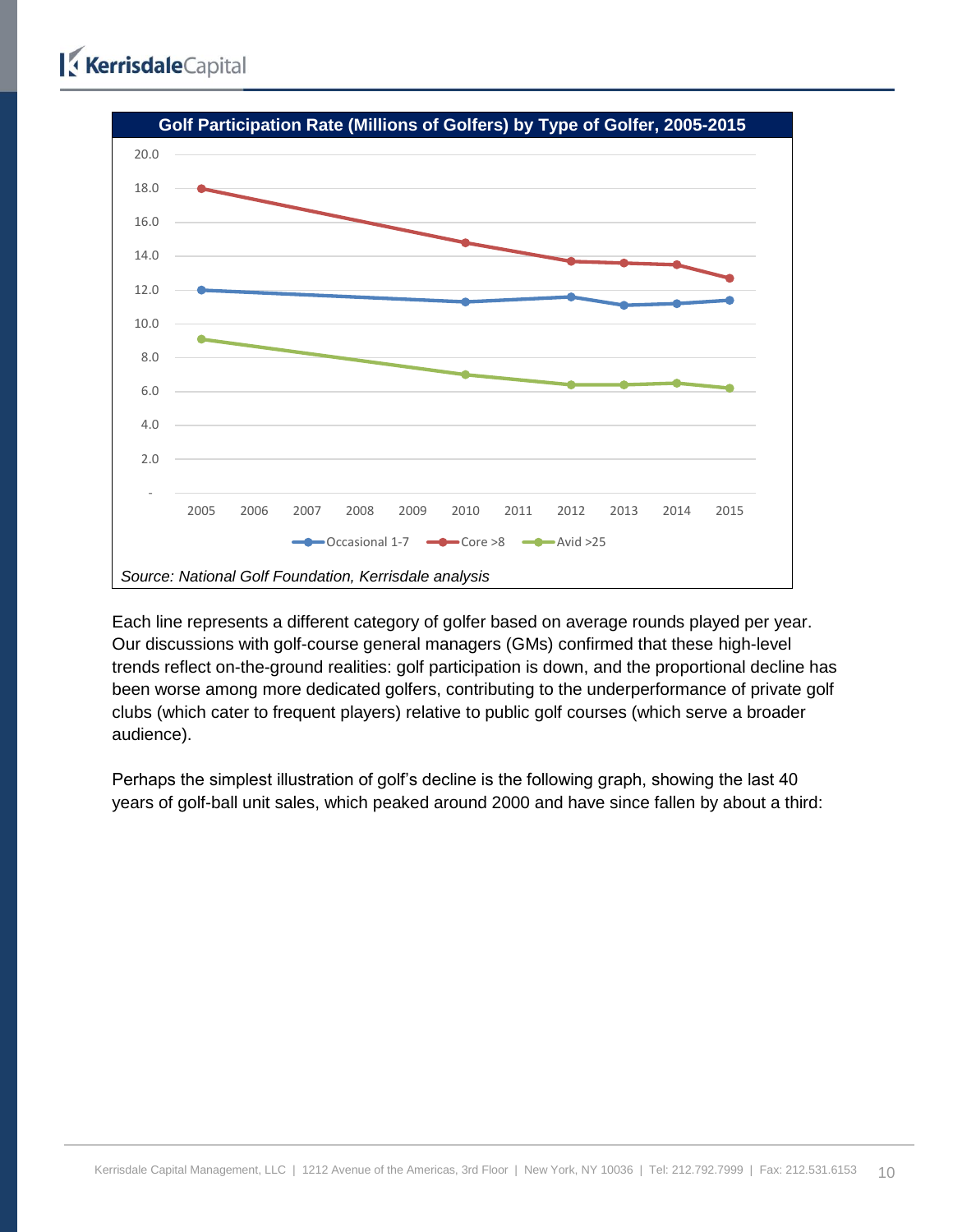

Even if golf is less popular than it once was, can it stabilize and grow again? Demographics make such an outcome highly unlikely. As the graphs below indicate, the age distribution of golfers has shifted toward elderly participants: while participation among those aged 50 or older has remained relatively flat, the crucial 18-to-34-year-old group – the key to golf's future – has shrunken dramatically.



Since 35-to-49-year-olds currently have the highest golf participation rate and spend the most money on the sport, the lack of interest on the part of their younger counterparts bodes poorly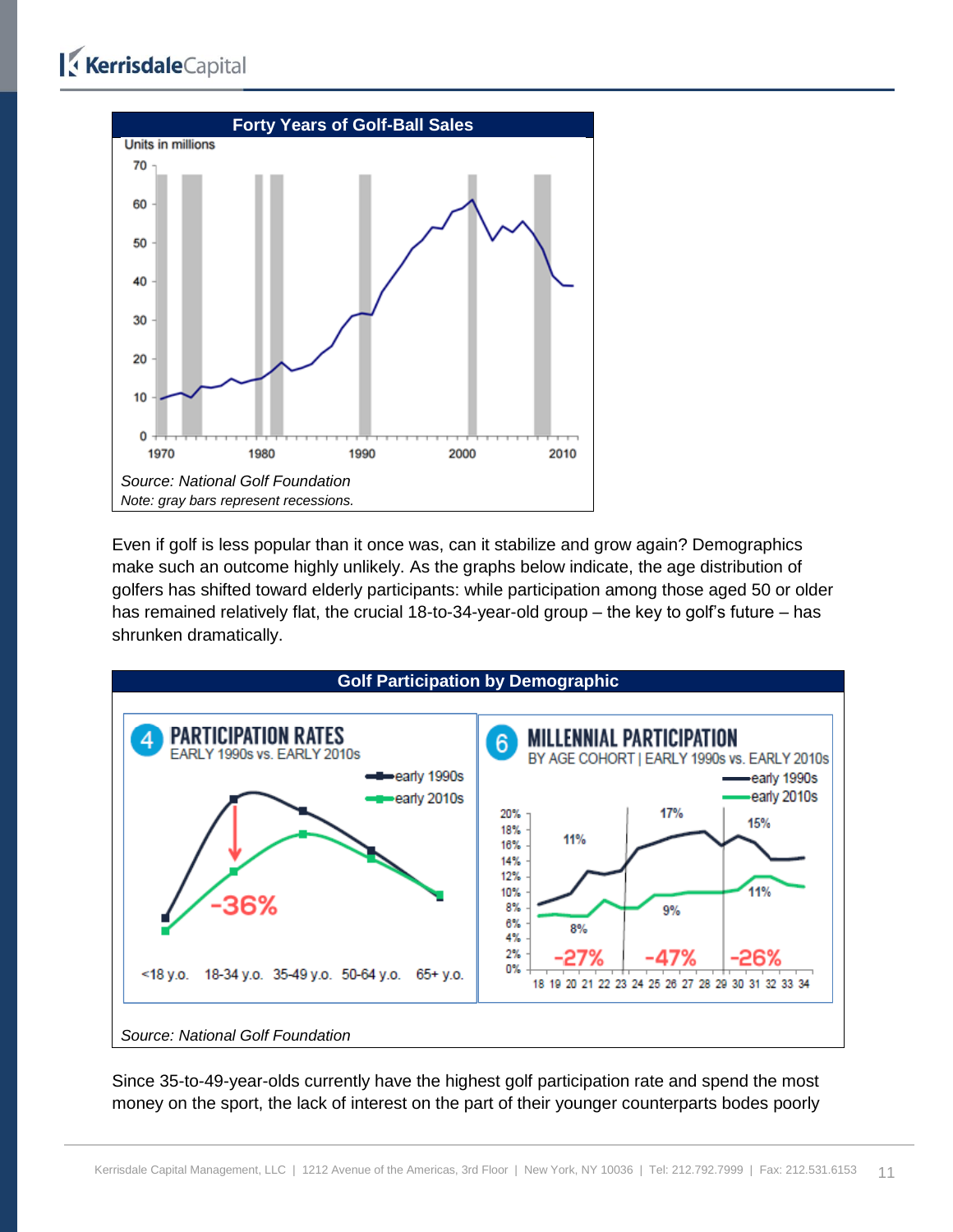for golf-course owners like ClubCorp. As time passes, today's 35-to-49-year-olds will get older and participate less, but there will be far too few millennials to replace them – suggesting that golf's decline may even accelerate in the coming years.

What has driven golf's falling popularity? Conversations with golf-club GMs uncovered a variety of factors:

- The required time commitment. It takes four hours to play 18 holes. GMs almost all agreed that, in a culture characterized by short attention spans and the quest for instant gratification, four hours is a tough sell. Moreover, the affluent professionals who have historically constituted golf's key demographic actually work longer hours than before, compressing the time available for golf and turning a single round into a proportionally larger use of scarce leisure time.
- The high cost. Golf is expensive, and several GMs lamented that it has only gotten more expensive over time, outpacing the average worker's income.
- Social change. In the words of one GM, "It used to be that the husband could just take off on a Sunday morning and come back eight hours later after spending the day at the club with the boys." That era is long gone. Patriarchs are far less patriarchal, and, with both members of many couples working during the week, the weekend has increasingly become the main opportunity for families to be together, leaving less room for golf. While clubs have tried to appeal to families with more non-golf activities and amenities, like swimming pools (pushing capex ever upward), this strategy puts them in direct competition with a much larger universe of possible family activities.

These negative factors aren't fleeting; they're permanent. The golf business will continue to struggle and deteriorate for the foreseeable future.

### <span id="page-11-0"></span>**IV. ClubCorp's Business Model Is Inherently Flawed**

While a weak end market does not always make for a bad business, it doesn't help – and ClubCorp's financial results demonstrate that it has not transcended golf's challenges. The company's weak performance makes perfect sense: for-profit golf clubs can't grow much, face formidable competition, and require constant capital infusions.

#### <span id="page-11-1"></span>*Bounded Growth and Difficult Competitive Dynamics*

At the level of the individual club, revenue growth has a tight upper bound, because there's a limit to the number of members and rounds of golf that a given club can support. As more members crowd into a fixed space, tee times become hard to get, and dissatisfaction and attrition rise. (Sell-side models that assume perpetual growth in same-store membership thus defy reality.)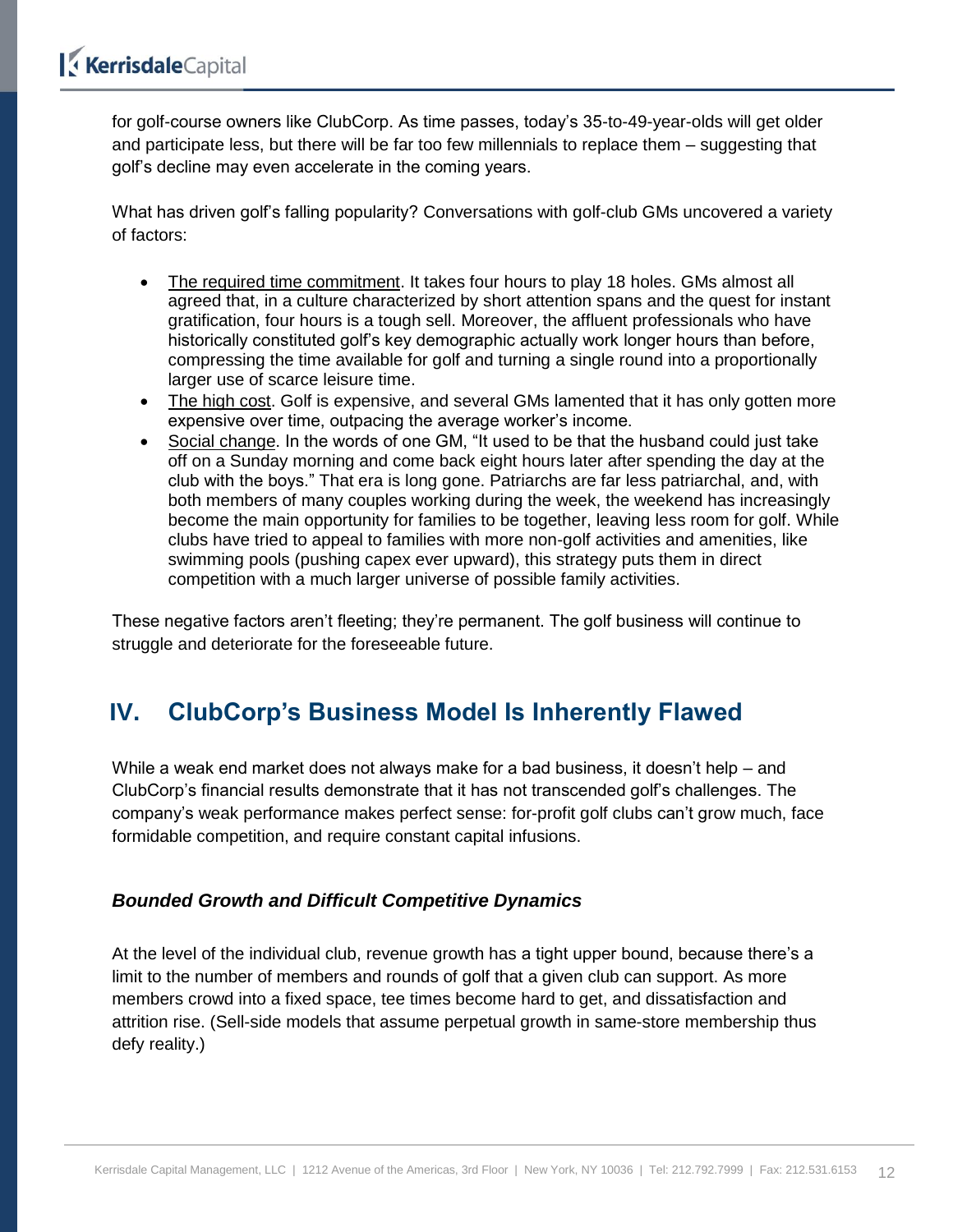Once clubs approach their capacity, the only way to increase revenue is to raise dues, fees, and food prices. The competitive landscape, however, is unforgiving. At a high level, there are three types of venues for golfers to choose from:

- Public and municipal courses. Of the 15,000 clubs in the US, approximately 11,500  $$ more than three quarters – are public golf courses. These courses typically focus exclusively on golf, eschewing frills like food, pools, and tennis courts. (ClubCorp itself manages 11 such facilities.) Given their relatively bare-bones approach, public courses generate ~75% less revenue than comparable private clubs.
- High-end, member-owned clubs. The vast majority of the 3,900 private clubs in the country are member-owned non-profits populated by the wealthy, with initiation fees ranging from \$20,000 to \$200,000 but low (\$300-700) monthly dues. These clubs are far more than just places to golf; they're hotbeds of upper-class socialization and networking. Lacking a profit motive, member-owned clubs tend to invest their every last dollar in pleasing their members, which, coupled with their social status and the high sunk cost of initiation, leads to low churn and long waiting lists.
- Privately owned clubs run by ClubCorp and its peers. Clubs like ClubCorp's resemble lower-end knock-offs of member-owned clubs, with much lower initiation fees (zero to a few thousand dollars) but similar monthly dues. With a less affluent, less exclusive clientele, these clubs lack the social cohesion of their more authentic counterparts, resulting in minimal loyalty and higher sensitivity to price. Discounting (especially on initiation fees) is common, eroding any cachet and fostering bad blood between members who paid full price and those who didn't. According to club GMs we spoke to, members at for-profit clubs tend to resent any service cuts or subpar amenities, viewing them as corporate nickel-and-diming at members' expense.

In any given region, all three types of clubs coexist; if private clubs like ClubCorp's don't offer a competitive value proposition, golfers have other options, including much cheaper ones. Moreover, since neither public nor member-owned courses aim to make money, they generally limit price increases to whatever is necessary to cover rising costs. Private clubs aiming to raise prices at a faster pace risk losing members. In the long run, therefore, the typical private club can only increase its revenue at the rate of inflation.

These abstract phenomena take concrete form in ClubCorp's operating results: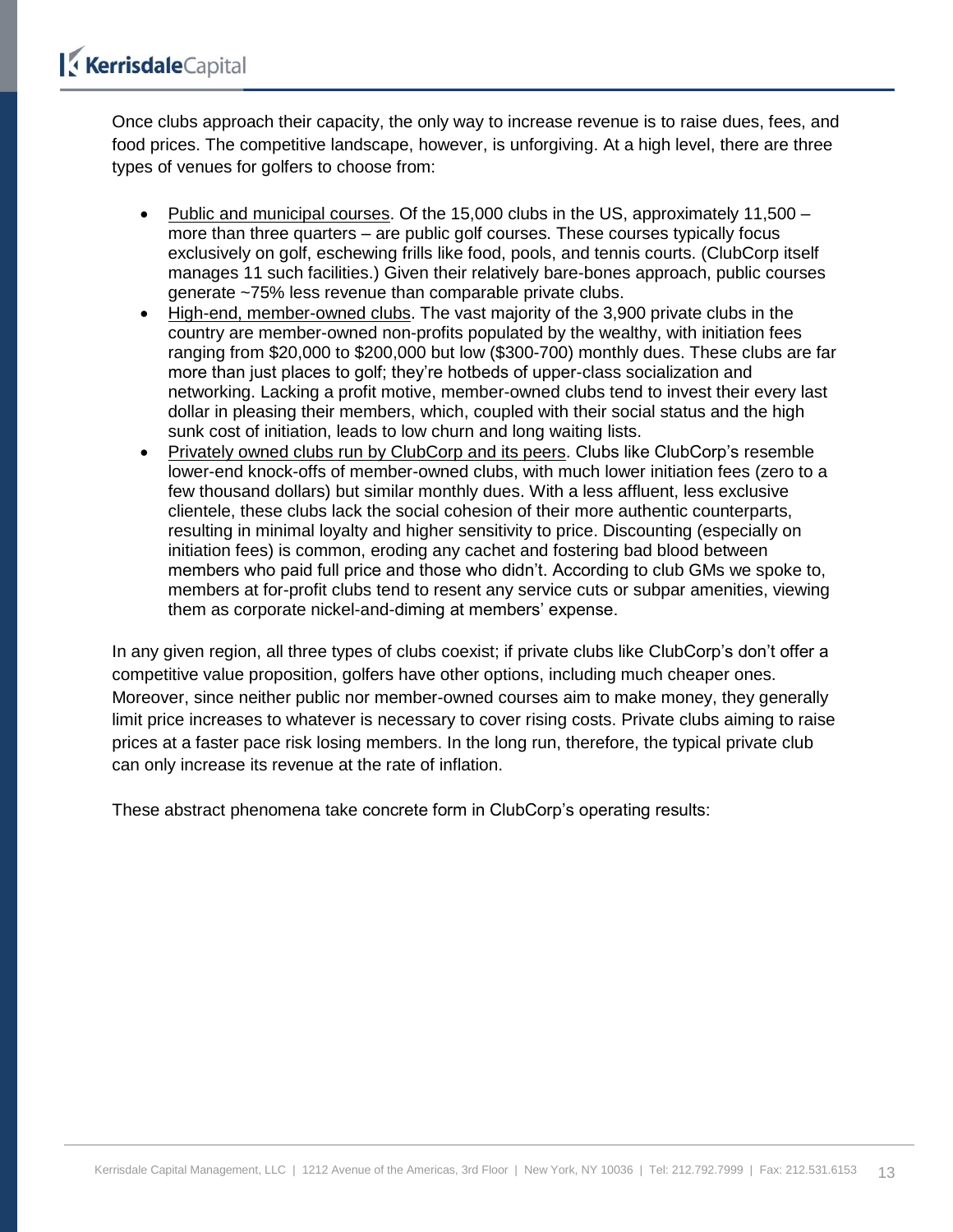| Unit-Level Analysis of ClubCorp Golf Revenues (\$mm), 2005 to 2015 |     |      |  |     |      |    |      |    |      |     |      |    |      |     |      |   |       |
|--------------------------------------------------------------------|-----|------|--|-----|------|----|------|----|------|-----|------|----|------|-----|------|---|-------|
| $$$ in mm)                                                         |     |      |  |     |      |    |      |    |      |     |      |    |      |     |      |   |       |
|                                                                    |     | 2005 |  |     | 2009 |    | 2010 |    | 2011 |     | 2012 |    | 2013 |     | 2014 |   | 2015  |
| Golf revenue                                                       | \$. | 512  |  | S   | 526  | \$ | 521  | \$ | 541  | \$  | 580  | \$ | 600  | \$  | 627  | S | 662   |
| Total no. of golf clubs                                            |     | 91   |  |     | 96   |    | 96   |    | 95   |     | 100  |    | 100  |     | 101  |   | 103   |
| Members/club                                                       |     | 828  |  |     | 834  |    | 824  |    | 837  |     | 811  |    | 818  |     | 816  |   | 827   |
| Revenue/club                                                       | S   | 5.6  |  | \$. | 5.5  | \$ | 5.4  | \$ | 5.7  | \$. | 5.8  | \$ | 6.0  | \$. | 6.2  | S | 6.4   |
| Cumulative $% \Delta$                                              |     |      |  |     |      |    |      |    |      |     |      |    |      |     |      |   | 14.2% |
| <b>CAGR</b>                                                        |     |      |  |     |      |    |      |    |      |     |      |    |      |     |      |   | 1.3%  |

*Source: company filings, Kerrisdale analysis*

*Note: "golf revenue" represents revenue at "Same Store Clubs" in ClubCorp's Golf and Country Club segment, which includes only clubs with a full calendar year of results under ClubCorp management for both the year shown and the prior year. Changes in the set of "Same Store Clubs" in each year lead to variations in overall averages.*

The figures above, though as clean as we could assemble, are still muddied by certain acquisitions and dispositions. Nonetheless, the general trend is clear: the number of members per club is roughly flat over the course of a decade, while revenue per club has grown at just 1% per year on average – less than half the growth rate of the Consumer Price Index over the same period. (In fact, since public courses tend to generate much less revenue than private clubs and the share of such courses in ClubCorp's portfolio has declined over time, the revenue CAGR of the *private* clubs is likely even lower than 1.3%.)

Strikingly, after the last recession, ClubCorp did not regain its 2005 revenue-per-club average until 2011. By contrast, our conversations with GMs at non-ClubCorp clubs indicated that many were able to continue to increase dues and fees even during the financial crisis. We believe the difference boils down to customer loyalty: ClubCorp's for-profit model induces much higher churn than the industry average, giving the company little pricing power:

|                                                                      | <b>Membership Churn: ClubCorp vs. the Industry</b> |       |       |       |       |       |
|----------------------------------------------------------------------|----------------------------------------------------|-------|-------|-------|-------|-------|
|                                                                      |                                                    |       |       |       |       |       |
|                                                                      | 2010                                               | 2011  | 2012  | 2013  | 2014  | 2015  |
|                                                                      |                                                    |       |       |       |       |       |
| ClubCorp                                                             | $17.2\%$                                           | 15.9% | 16.4% | 16.3% | 16.3% | 17.0% |
| Industry median                                                      | 4.5%                                               | 4.8%  | 4.9%  | 5.5%  | 5.5%  | 5.8%  |
|                                                                      |                                                    |       |       |       |       |       |
| Source: company filings, Club Benchmarking Inc., Kerrisdale analysis |                                                    |       |       |       |       |       |

During an economic expansion, higher churn is less problematic because replacement members are easier to find. In the wake of a recession, however, new members become scarce at the same time as old members tighten their belts – a double whammy, particularly considering ClubCorp's less affluent membership base. Over a full economic cycle, ClubCorp will likely continue to underperform its peers, who themselves struggle just to keep up with inflation.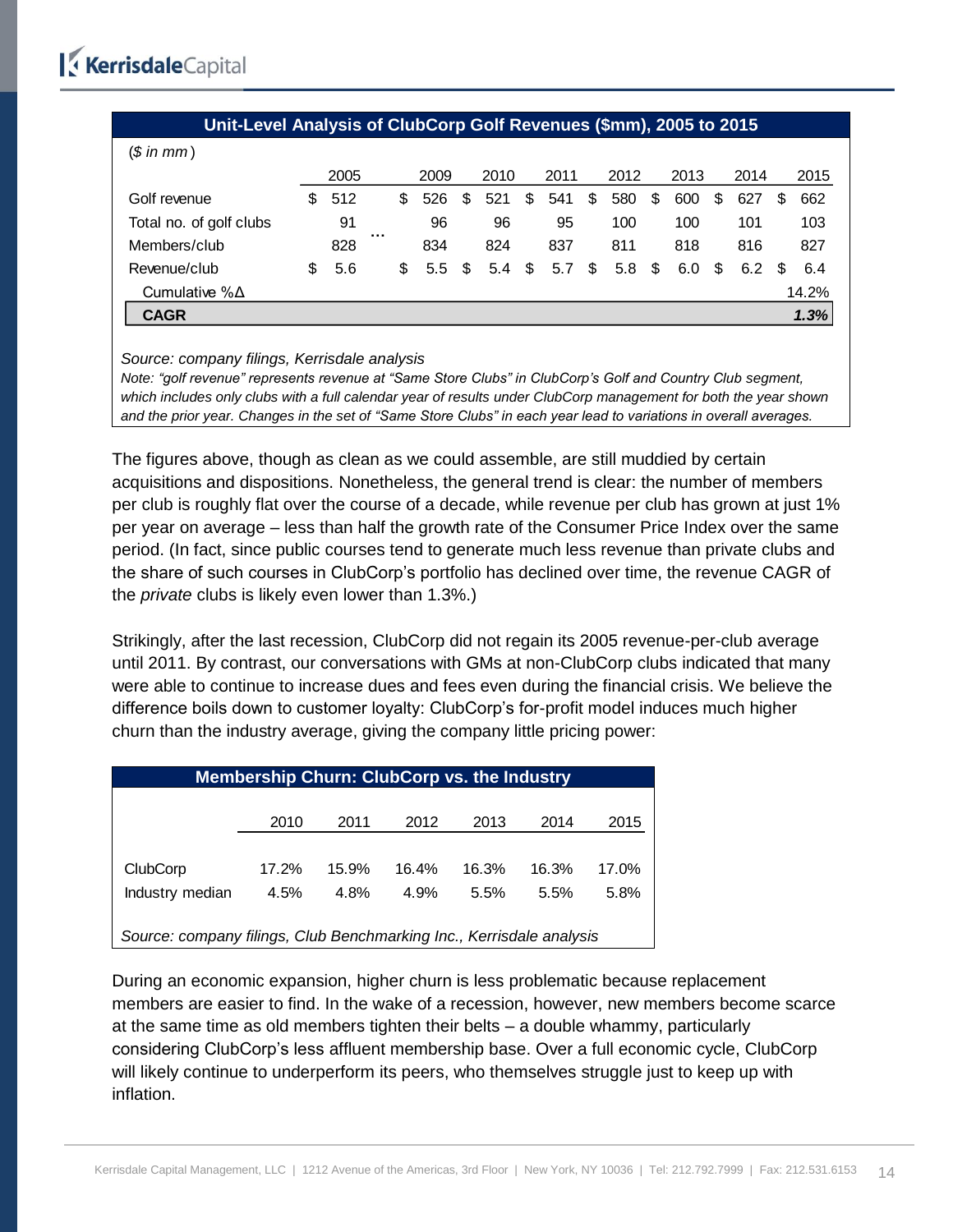#### <span id="page-14-0"></span>*High Capital Requirements*

In our discussions with golf-club GMs, one topic that kept coming up was just how capitalintensive it is to maintain a private country club. Below we provide a (non-exhaustive) list of some of the biggest items in a typical club's capital budget:

| <b>A Typical Golf Club's</b><br><b>Physical Capital</b> |             |  |  |  |  |  |  |  |  |  |  |
|---------------------------------------------------------|-------------|--|--|--|--|--|--|--|--|--|--|
|                                                         | Useful life |  |  |  |  |  |  |  |  |  |  |
|                                                         | (years)     |  |  |  |  |  |  |  |  |  |  |
| Golf course                                             |             |  |  |  |  |  |  |  |  |  |  |
| Greens                                                  | $10 - 15$   |  |  |  |  |  |  |  |  |  |  |
| <b>Bunkers</b>                                          | $7 - 10$    |  |  |  |  |  |  |  |  |  |  |
| Streams                                                 | 3-5         |  |  |  |  |  |  |  |  |  |  |
| Furniture, fixtures, and equip.                         |             |  |  |  |  |  |  |  |  |  |  |
| Kitchen                                                 | 7-10        |  |  |  |  |  |  |  |  |  |  |
| Pool area                                               | 7-12        |  |  |  |  |  |  |  |  |  |  |
| <b>Other facilities</b>                                 |             |  |  |  |  |  |  |  |  |  |  |
| <b>Building exterior</b>                                | 3-5         |  |  |  |  |  |  |  |  |  |  |
| Parking lots                                            | $10 - 12$   |  |  |  |  |  |  |  |  |  |  |
| Clubhouse (total reno.)                                 | $15-20$     |  |  |  |  |  |  |  |  |  |  |
| Source: Kerrisdale research                             |             |  |  |  |  |  |  |  |  |  |  |

What's clear is that none of these facilities lasts forever, with average useful lives generally in the 10-to-15-year range (perhaps closer to the upper end given the disproportionate impact of very costly but infrequent clubhouse renovations). GMs almost unanimously agreed that ongoing capital maintenance and replenishment consume 7 to 10% of revenues over time, fluctuating in step with the availability of funds and the vehemence of member demands.

This level of capital intensity is consistent with the data set compiled by Club Benchmarking, a golf-club data provider that aggregates financial results and operating metrics from more than a thousand private golf clubs across the country. In that data set, average capex as a percentage of operating revenue was 9.2%, with a median of 7%: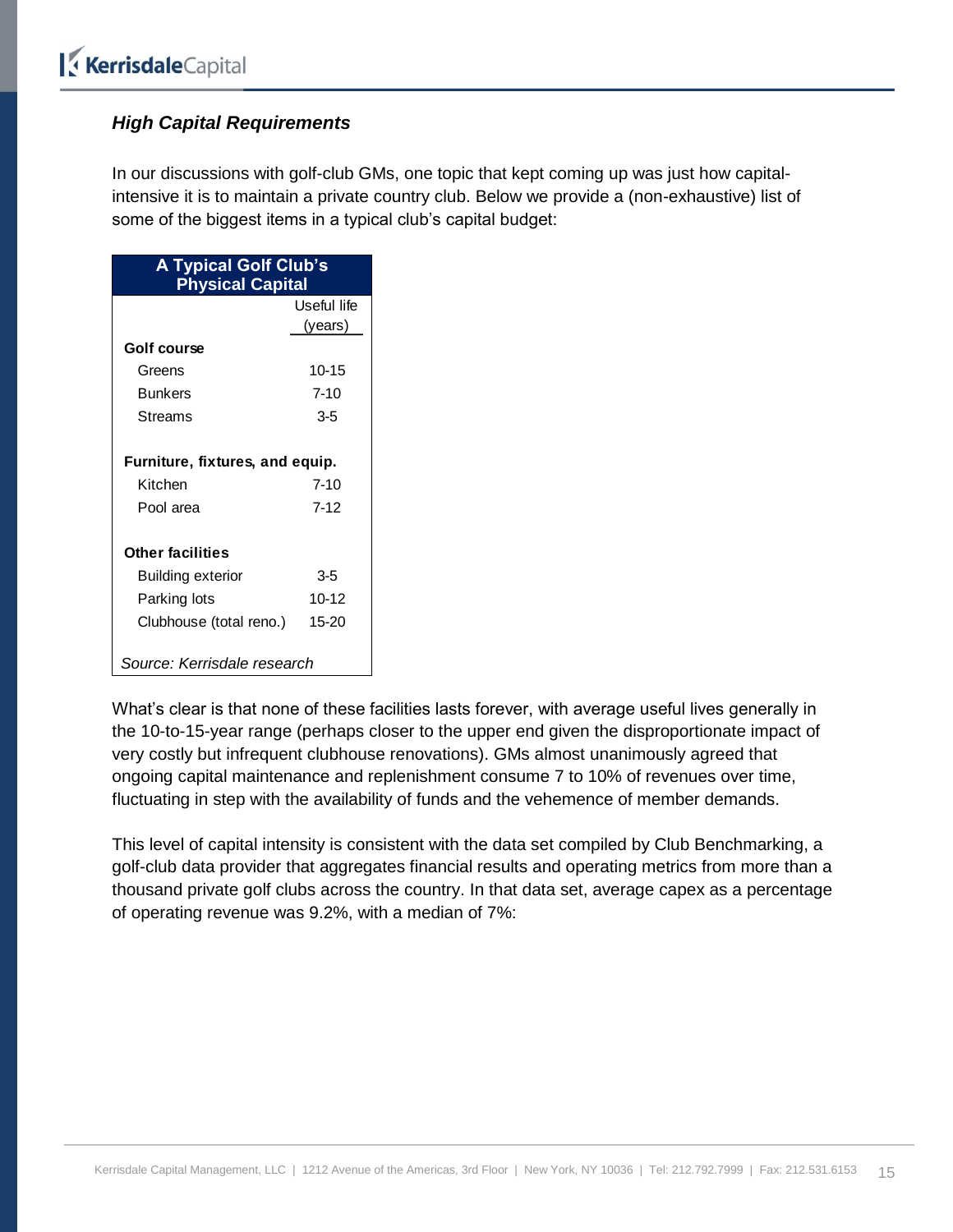

Importantly, our sources indicated that spending 7 to 10% of revenue on capex is just the cost of doing business – *not* an elevated level associated with special growth-oriented projects. To the contrary, it's the level of capex necessary to keep club quality stable while achieving what GMs often refer to as "annual cost-of-living increases" in club dues. What happens when clubs hold back on capex? GMs consistently answered that, while one might get away with restrained spending for, say, a year, a club's ability to consistently increase revenue in line with inflation depends on members' perceptions that the club is constantly updating its offerings and keeping things fresh. Skimping on capex ultimately leads to higher churn, lower loyalty, and reduced pricing power.

| <b>ClubCorp: Historical Capital Expenditures (\$mm)</b><br>2011<br>2014<br>2010<br>2012<br>2013<br>2015 |      |      |     |       |     |       |      |       |      |       |    |          |  |  |
|---------------------------------------------------------------------------------------------------------|------|------|-----|-------|-----|-------|------|-------|------|-------|----|----------|--|--|
|                                                                                                         |      |      |     |       |     |       |      |       |      |       |    |          |  |  |
| Total revenue                                                                                           | \$   | 688  | \$. | 720   | \$. | 755   | - \$ | 815   | - \$ | 884   | S  | 1.053    |  |  |
| Gross depreciable PP&E                                                                                  |      | 950  |     | 1.034 |     | 1.044 |      | 1.110 |      | 1.351 |    | 1,476    |  |  |
|                                                                                                         |      |      |     |       |     |       |      |       |      |       |    |          |  |  |
| Capex                                                                                                   | \$   | 43   | \$  | 48    | -\$ | 54    | - \$ | 60    | \$   | 73    | \$ | 105      |  |  |
| % of revenue                                                                                            |      | 6.2% |     | 6.7%  |     | 7.2%  |      | 7.3%  |      | 8.2%  |    | $10.0\%$ |  |  |
| A verage capex/revenue                                                                                  |      |      |     |       |     |       | 7.6% |       |      |       |    |          |  |  |
| Implied useful life (yrs)                                                                               |      | 22.2 |     | 20.7  |     | 19.2  |      | 18.1  |      | 16.9  |    | 13.4     |  |  |
| A verage implied useful life                                                                            | 18.4 |      |     |       |     |       |      |       |      |       |    |          |  |  |

With this industry context in mind, we now turn to ClubCorp's historical capex trends: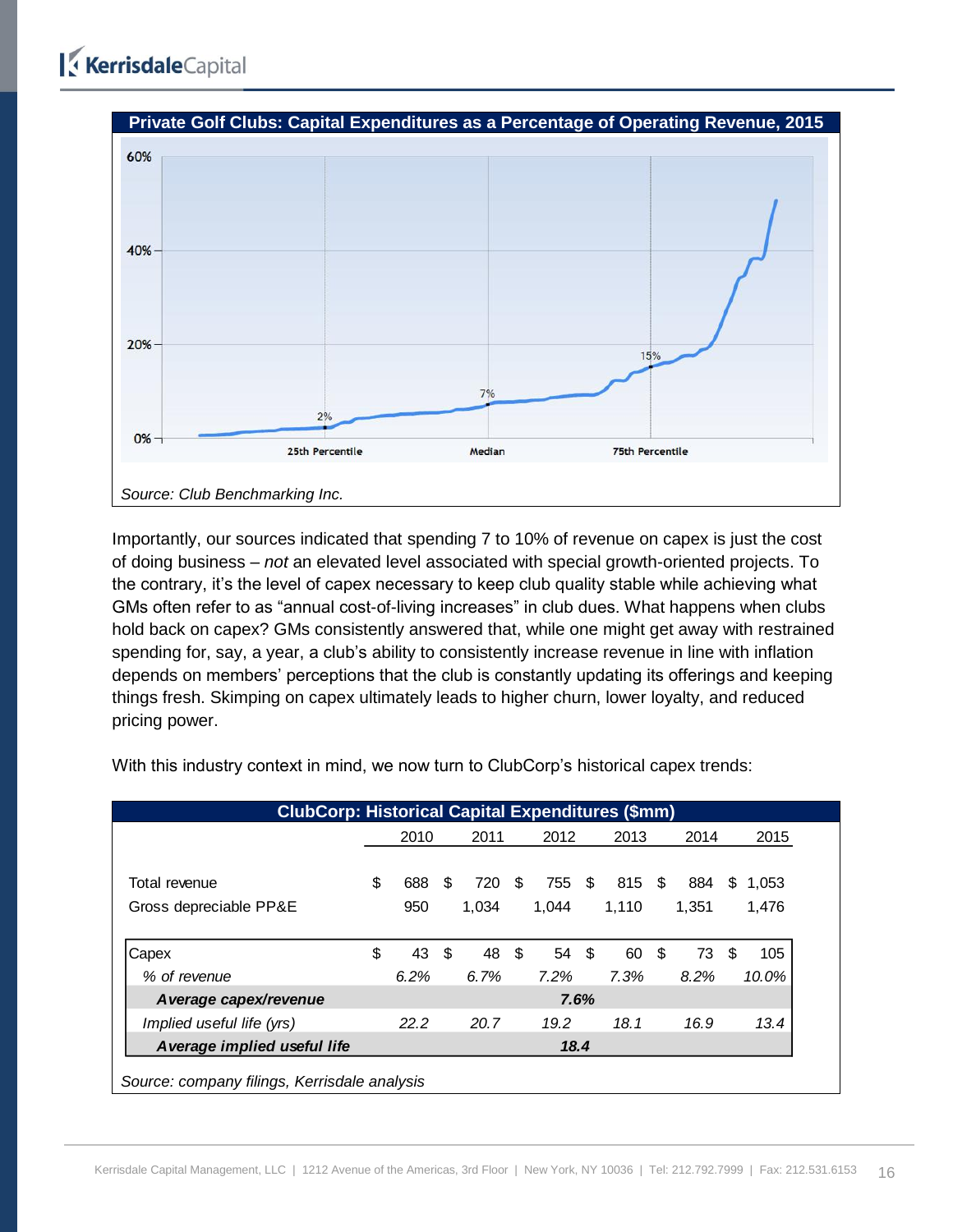Over a multi-year period, ClubCorp's total capex-to-revenue ratio is roughly in line with its peers', although its steady increase from a lower level in 2010 suggests that the company's former private-equity owners were milking it for cash flow, with limited regard for long-term sustainability. Ultimately, though, capex had to normalize upward. By comparing the value of gross depreciable PP&E to the rate of capex, we estimate the implied useful life of the underlying assets, assuming that capex was actually high enough to fully replenish them. For years, however, ClubCorp's capex level implied that its assets only needed to be replaced on a ~20-year cycle. Based on the primary research summarized above, 20 years is unrealistically high; 15 years is more reasonable, consistent with the higher recent capex levels.

ClubCorp's depreciation accounting further confirms that a 15-year average useful life (corresponding to capex of about 9% of revenue) provides a good estimate of the capex required in the long term just to maintain the status quo:

|                                              |           |         | <b>Average Life of ClubCorp Assets</b> |         |         |              |
|----------------------------------------------|-----------|---------|----------------------------------------|---------|---------|--------------|
| (\$in mm)                                    |           |         |                                        |         |         |              |
|                                              | 2010      | 2011    | 2012                                   | 2013    | 2014    | 2015         |
|                                              |           |         |                                        |         |         |              |
| Gross depreciable PP&E                       | \$<br>950 | \$1,034 | \$1,044                                | \$1,110 | \$1,351 | \$.<br>1,476 |
| Depreciation expense                         | 66        | 69      | 69                                     | 69      | 79      | 101          |
| % of revenue                                 | 9.6%      | 9.6%    | 9.1%                                   | 8.5%    | 9.0%    | 9.6%         |
| Capex                                        | 43        | 48      | 54                                     | 60      | 73      | 105          |
| PP&E average life (years)                    |           |         |                                        |         |         |              |
| <b>Based on depreciation expense</b>         | 14.3      | 14.4    | 15.1                                   | 15.6    | 15.5    | 14.0         |
| Based on capex                               | 22.2      | 20.7    | 19.2                                   | 18.1    | 16.9    | 13.4         |
| Source: company filings, Kerrisdale analysis |           |         |                                        |         |         |              |

Of course, depreciation figures are just a function of management estimates of average useful lives. But here the tacit message from management corroborates what we learned from external data and primary research: the key physical assets in the golf-club business last 15 years on average, and replenishing them consumes about 9% of revenue.

Why does this matter for ClubCorp investors? By focusing exclusively on adjusted EBITDA, many have overlooked the first-order significance of recurring capex, which dramatically reduces the cash flow available to equity. Management's breakdown of capex into "maintenance" and "ROI" categories seduces investors into regarding only the former as ongoing and the latter as temporary. Our findings, however, cast great doubt on the relevance of this distinction. However one chooses to label different individual investment projects, the fact remains that ClubCorp's recent capex has not been abnormally high; on average, it's been more or less exactly what any experienced outside observer would have predicted. In short, investors should regard essentially all of ClubCorp's capex as "maintenance" – recurring and necessary to preserve earnings power – to get a clear picture of long-run free cash flow.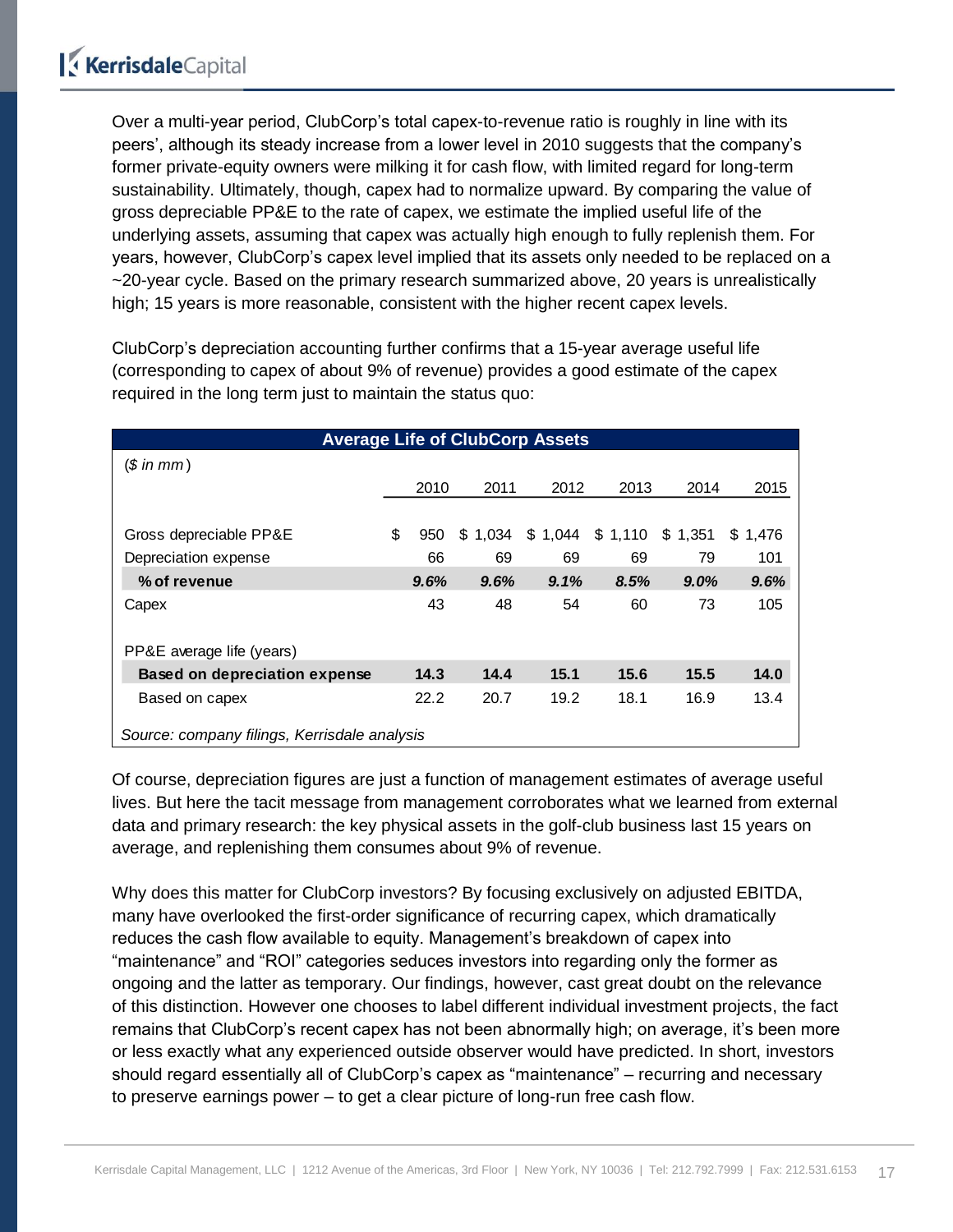For an entity like ClubCorp, constant reinvestment is especially important because tangible club amenities serve as the only draw. By contrast, member-owned clubs that serve as much as social networks as they do as sporting venues have greater leeway. Even with capex at industry-standard levels, ClubCorp loses members at three times the usual rate; below-average spending would only further impair the company's competitive position.

#### <span id="page-17-0"></span>*Low Returns on Capital*

For ClubCorp, low growth, challenging competitive dynamics, and high capital intensity are interrelated problems, different facets of one central reality: golf is a bad business (which perhaps explains why most clubs and courses are *not* businesses). ClubCorp's track record of profitability bears this out:

| <b>Pre-Tax Returns on Average Tangible Invested Capital (ROTIC)</b> |          |              |      |       |           |      |         |   |         |         |
|---------------------------------------------------------------------|----------|--------------|------|-------|-----------|------|---------|---|---------|---------|
| (\$in mm)                                                           |          |              |      |       |           |      |         |   |         |         |
|                                                                     | 2010     | 2011         |      | 2012  | 2013      |      | 2014    |   | 2015    |         |
| Operating profit*                                                   | \$<br>68 | \$<br>62     | - \$ | 86    | \$<br>76  | - \$ | 79      | S | 89      |         |
| EBITDA - capex                                                      | 92       | 83           |      | 100   | 86        |      | 86      |   | 84      |         |
| Average tangible invested capital**                                 | \$1,023  | \$<br>993 \$ |      | 970   | \$<br>956 |      | \$1,082 |   | \$1.238 |         |
| Pre-tax ROTIC, based on:                                            |          |              |      |       |           |      |         |   |         | Average |
| <b>Operating profit</b>                                             | 6.7%     | 6.3%         |      | 8.8%  | 7.9%      |      | 7.3%    |   | 7.2%    | 7.4%    |
| EBITDA - capex                                                      | 9.0%     | 8.4%         |      | 10.3% | $9.0\%$   |      | 7.9%    |   | 6.8%    | 8.6%    |
| Source: company filings, Kerrisdale analysis                        |          |              |      |       |           |      |         |   |         |         |

*\* Operating profit represents EBITA (EBITDA less depreciation).*

*\*\* Tangible invested capital is adjusted for fixed-asset impairments and non-cash losses on disposition.*

Whether one looks at operating profit, which effectively assumes that maintenance capex is equal to GAAP depreciation, or actual historical capex (which we believe has been unsustainably low until recently), ClubCorp's average return on *tangible invested capital* is paltry. This measure doesn't incorporate the impact of taxes (low on a cash basis recently but likely to normalize in the future) or goodwill; since ClubCorp paid, for instance, a 25% premium to tangible book value for Sequoia Golf in 2014, its return on the capital deployed to actually obtain its current tangible assets is even lower than what is shown above. Even neglecting deal premiums, ClubCorp's returns look little better than its cost of capital, especially considering that as recently as December ClubCorp issued \$350 million in unsecured notes with an 8.25% coupon. Raising money at 8% to invest it at 8% doesn't create shareholder value; it simply underscores the weakness of ClubCorp's business model.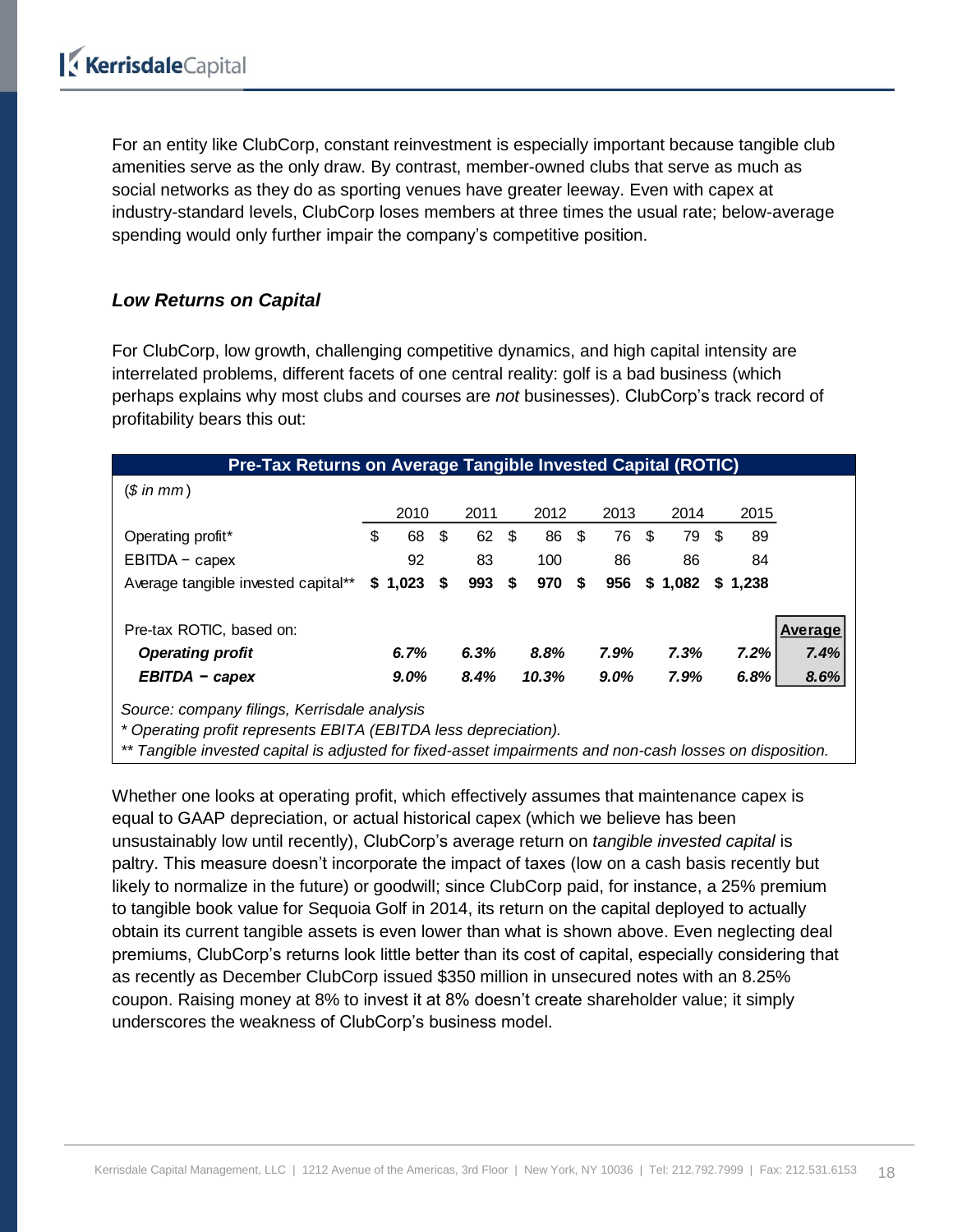### <span id="page-18-0"></span>**V. ClubCorp's Acquisition Strategy Is a Value-Destroying Failure**

One of the stated purposes of ClubCorp's aforementioned debt raise was to fund additional acquisitions. Throughout its history, ClubCorp has constantly bought up small, privately owned clubs and managed them from its corporate headquarters. The purported logic is that that it can offer economies of scale and industry best practices, and, given the large number of small-scale private-club operators in the US, most of which own just a single club, the runway for future growth is long.

|                                              |           |    |       | <b>ClubCorp Margins: No Hint of Scale</b> |      |       |     |       |     |       |
|----------------------------------------------|-----------|----|-------|-------------------------------------------|------|-------|-----|-------|-----|-------|
| $$$ in mm)                                   |           |    |       |                                           |      |       |     |       |     |       |
|                                              | 2010      |    | 2011  | 2012                                      |      | 2013  |     | 2014  |     | 2015  |
|                                              |           |    |       |                                           |      |       |     |       |     |       |
| Revenue                                      | \$<br>688 | -S | 720   | \$<br>755                                 | - \$ | 815   | -\$ | 884   | \$. | 1,053 |
| <b>Adjusted EBITDA</b>                       | 150       |    | 157   | 166                                       |      | 177   |     | 196   |     | 234   |
| % of Revenue                                 | 21.8%     |    | 21.8% | 21.9%                                     |      | 21.7% |     | 22.2% |     | 22.2% |
| <b>EBITDA</b>                                | 135       |    | 131   | 154                                       |      | 145   |     | 158   |     | 190   |
| % of Revenue                                 | 19.6%     |    | 18.3% | 20.5%                                     |      | 17.8% |     | 17.9% |     | 18.0% |
| Unlevered FCF                                | 86        |    | 69    | 96                                        |      | 82    |     | 83    |     | 73    |
| % of Revenue                                 | 12.5%     |    | 9.6%  | 12.7%                                     |      | 10.1% |     | 9.4%  |     | 6.9%  |
| <b>NOPAT</b>                                 | 62        |    | 48    | 82                                        |      | 73    |     | 76    |     | 77    |
| % of Revenue                                 | 9.1%      |    | 6.7%  | 10.8%                                     |      | 8.9%  |     | 8.6%  |     | 7.3%  |
|                                              |           |    |       |                                           |      |       |     |       |     |       |
| Source: company filings, Kerrisdale analysis |           |    |       |                                           |      |       |     |       |     |       |

Examining ClubCorp's financials, however, we find no evidence of economies of scale:

To be sure, revenue has grown substantially, almost entirely as a result of acquisitions, but even "adjusted" EBITDA – ClubCorp's preferred measure, which we regard as grossly inflated – has only managed to stay flat, while other margin metrics have actually *declined* as ClubCorp has expanded. As previously shown, returns on tangible capital also exhibit little correlation with size. The economies of scale that might justify ClubCorp's roll-up approach are nowhere to be found.

Indeed, there is little reason to expect such economies of scale. Few of the major costs of running a club lend themselves to centralization. Labor, which accounts for more than half of a typical club's expenses, is inherently local, as are construction, marketing, fertilizer, and so on. ClubCorp doesn't have much to work with.

Furthermore, the runway for future acquisitions isn't as long as ClubCorp would like investors to believe. Here's how ClubCorp frames the opportunity: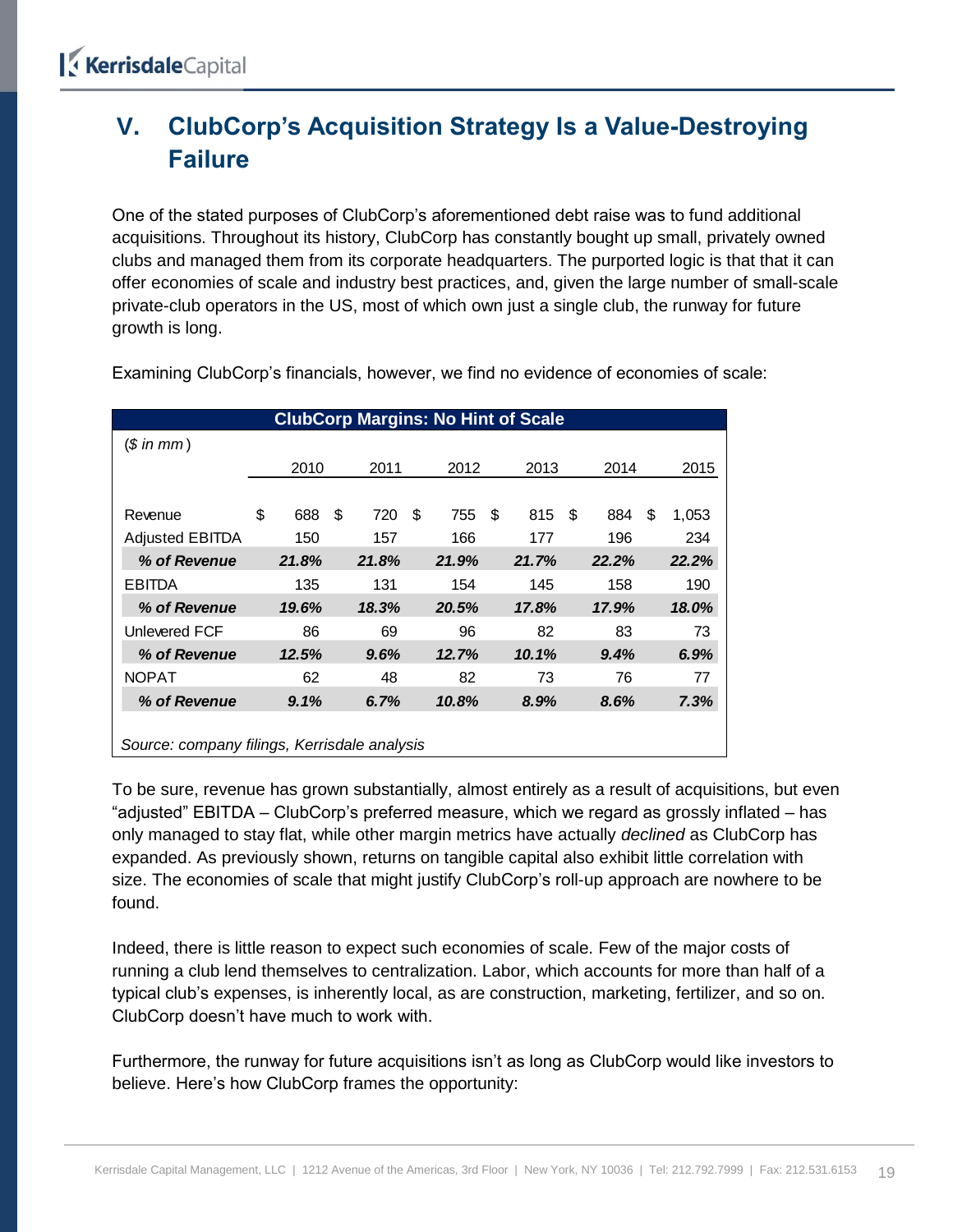

In reality, however, very few of these clubs are up for sale to a corporate buyer. The vast majority are high-end, member-owned non-profits accustomed to lavish spending – a very different model than ClubCorp's. The members-*cum*-owners would never allow their beloved clubs to be taken over by a faceless profit-maximizer. Whatever the universe of clubs willing to sell actually is, it's a fraction of what ClubCorp suggests.

Of course, the ultimate test of any roll-up strategy is whether it generates returns in excess of the acquirer's cost of capital. Unfortunately, since ClubCorp's acquisitions have generally been small, we don't have enough detail to analyze the economics of most individual deals (although the previously discussed return-on-tangible-capital trends imply that ClubCorp's return on *incremental* capital employed has been low or negative). There is one major exception: the 2014 Sequoia acquisition, which was large enough to demand additional disclosure. ClubCorp paid \$265 million, plus acquisition expenses, for Sequoia, whose key financial metrics it presented like so:

#### **Sequoia Golf: Financial Metrics as Presented by ClubCorp**

- LTM Revenue \$98.4 million
- LTM Adjusted EBITDA<sup>(1)</sup> \$24.4 million
- Pro forma Adj. EBITDA<sup>(1)</sup> \$29-30 million due to anticipated cost synergies

*Source: ClubCorp [August 2014 investor presentation,](http://s2.q4cdn.com/014278619/files/doc_presentations/2094-156513.pdf) slide 6*

Even granting the legitimacy of ClubCorp's EBITDA "adjustments," ClubCorp paid ~13x pre-tax operating profit for Sequoia (assuming that maintenance capex is \$7 to 10 million, in line with standard industry ratios). That equates to a 7.7% pre-tax return on invested capital. But with an unsecured debt cost of 8.25% – which is likely materially higher today, given the decline in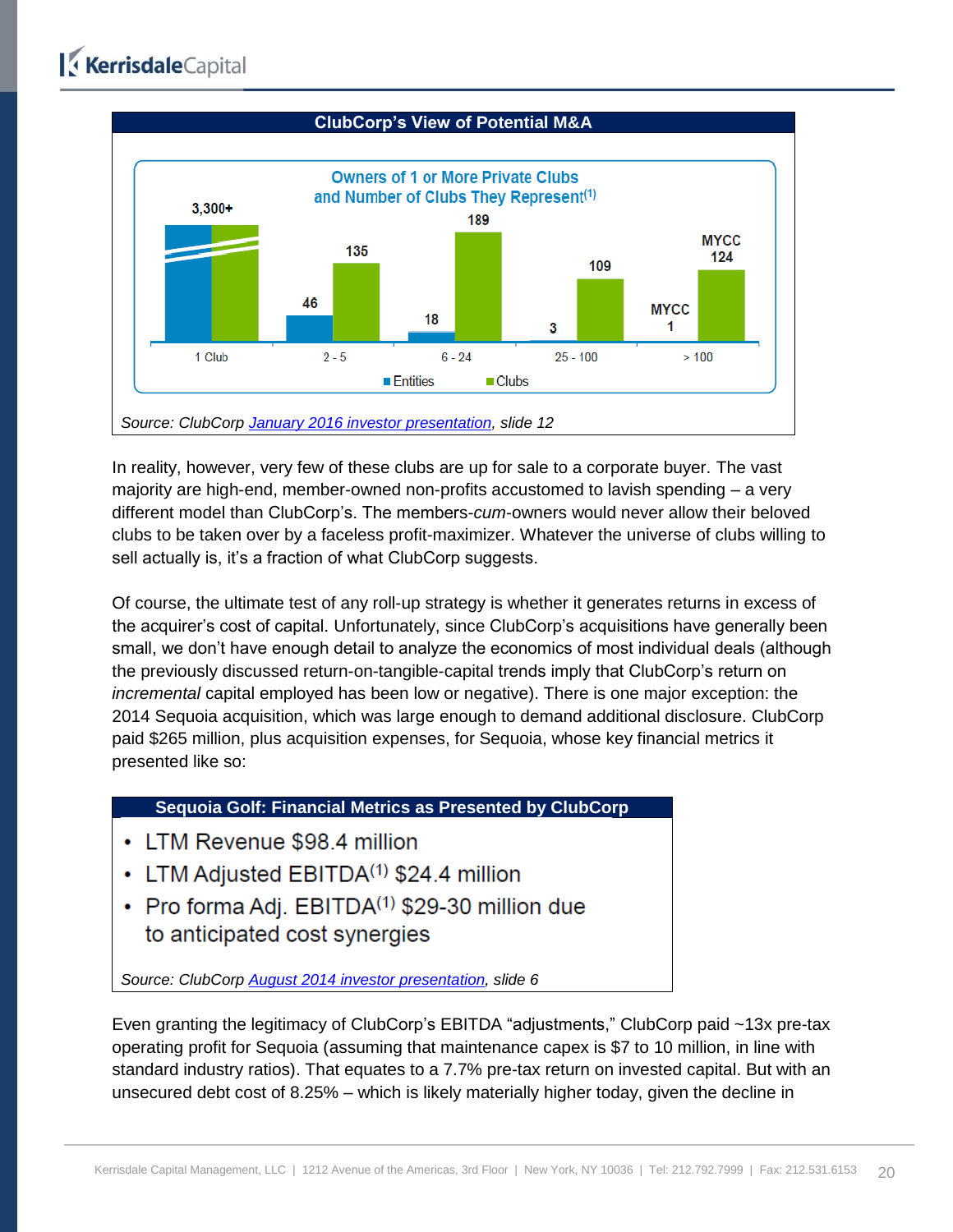ClubCorp's stock price, along with the general widening of high-yield credit spreads – ClubCorp shareholders should not applaud such a purchase. ClubCorp's already sky-high leverage will impede its ability to make additional purchases, but, even if it scrounges up funding, its track record suggests that it will fail to create any value, and will likely destroy it.

### <span id="page-20-0"></span>**VI. ClubCorp's Large Contingent Liabilities Pose Serious Risks**

For the most part, the problem with ClubCorp is simply that the company's high leverage and structurally poor fundamentals make its equity free-cash-flow yield absurdly inadequate. However, there is a plausible scenario in which the outcome for ClubCorp shareholders is even worse.

The issue is membership initiation deposits. In lieu of straightforward fees, some of ClubCorp's clubs have required long-term refundable deposits whenever new members join. Members are entitled to eventually get every dollar of these deposits back, but only after a long period, usually 30 years after the membership starts. At the end of 2015, ClubCorp held a staggering \$717 million in deposit liabilities owed to its members, which it carried on its balance sheet at a discounted present value of \$357 million. These liabilities are so large that ClubCorp actually has negative tangible book value after taking them into account. But despite ClubCorp's contractual requirement to refund these deposits after the allotted time period, and despite their presence on the company's balance sheet, investors tend to ignore them, as we have in all of our foregoing financial analysis. After all, so far, few members have actually asked for their money back, as the summary below shows – despite the steady increase in the portion of the liability classified as current, i.e. due within 12 months:

| <b>ClubCorp: Membership Initiation Deposits</b> |    |                              |      |      |               |                  |    |                |   |                  |      |      |
|-------------------------------------------------|----|------------------------------|------|------|---------------|------------------|----|----------------|---|------------------|------|------|
| (\$ in mm)                                      |    |                              |      |      |               |                  |    |                |   |                  |      |      |
|                                                 |    | 2010                         |      | 2011 |               | 2012             |    | 2013           |   | 2014             |      | 2015 |
|                                                 |    |                              |      |      |               |                  |    |                |   |                  |      |      |
| Membership initiation deposits:                 |    |                              |      |      |               |                  |    |                |   |                  |      |      |
| Current portion                                 | \$ | 54                           | - \$ | 70   | - \$          | 91               | \$ | 112            | S | 136 \$           |      | 153  |
| Long-term portion                               |    | 202                          |      | 204  |               | 203              |    | 204            |   | 203              |      | 204  |
| <b>Total</b>                                    | \$ | 256                          | \$   | 273  | \$            | 294              | \$ | 316S           |   | 339              | - \$ | 357  |
|                                                 |    |                              |      |      |               |                  |    |                |   |                  |      |      |
| Cash paid out for refunds                       | \$ | $\qquad \qquad \blacksquare$ | \$   | 0.4  | $\mathfrak s$ | 3.0 <sup>5</sup> |    | 1.4 $\sqrt{3}$ |   | 1.6 <sup>5</sup> |      | 1.5  |
|                                                 |    |                              |      |      |               |                  |    |                |   |                  |      |      |
| Source: company filings, Kerrisdale analysis    |    |                              |      |      |               |                  |    |                |   |                  |      |      |

If ClubCorp only ever has to pay out a few million dollars on a several-hundred-million-dollar liability, then it doesn't make much of a difference. But what about taxes? We believe that IRS [rules](https://www.irs.gov/pub/irs-wd/0245010.pdf) generally treat the receipt of refundable membership deposits as a non-taxable cash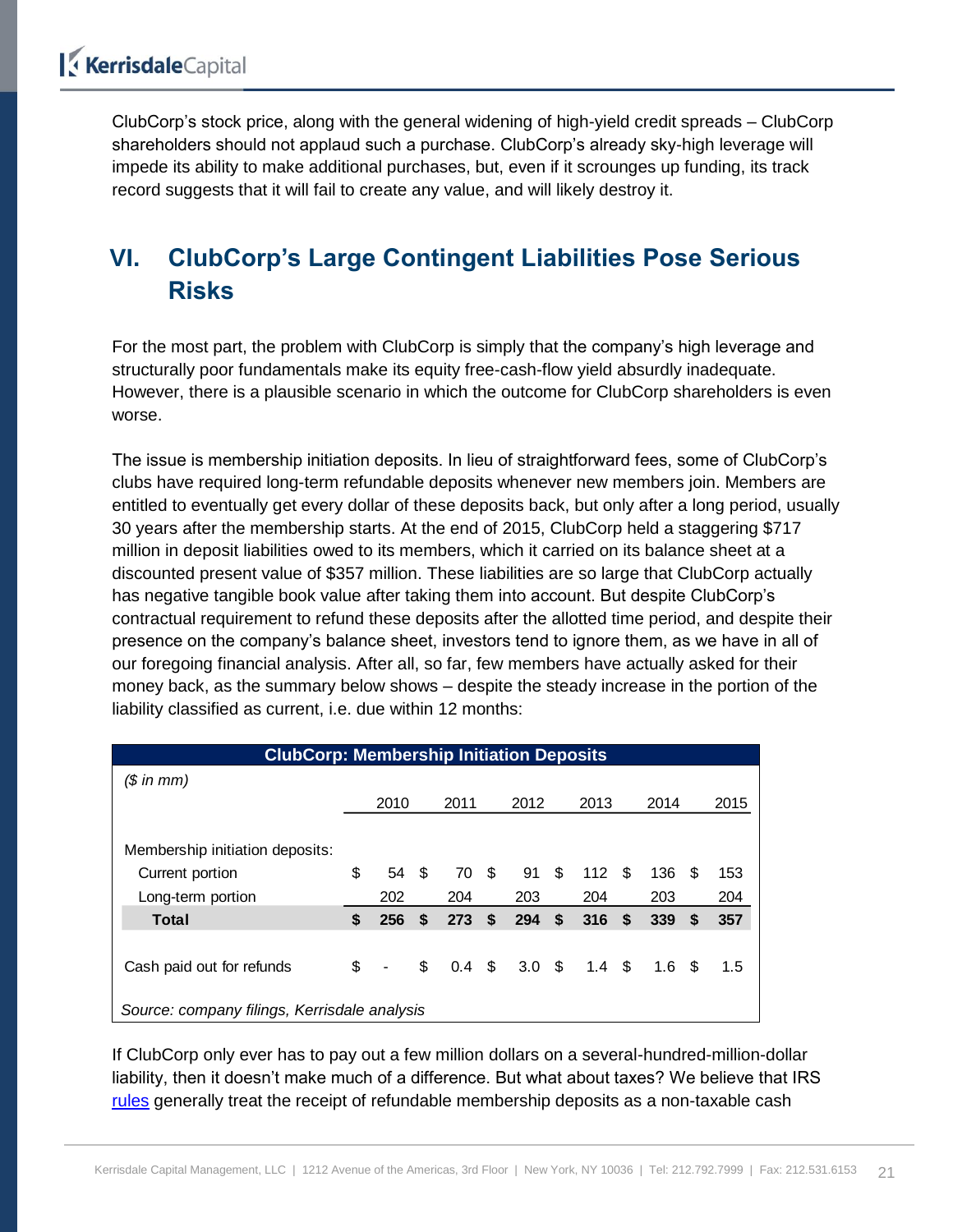inflow, on the theory that the deposits essentially remain the property of the members. (We sought clarity on this and related points from ClubCorp management months ago but never received any answers.) At some point, however, this theory becomes ridiculous. If ClubCorp gets to do what it wants with millions of dollars for decades and never really expects to pay anything back, then those amounts must ultimately be treated as taxable income, and ClubCorp will be on the hook for a material tax bill. (35% of a \$352 million deposit present value equals \$123 million.) If ClubCorp *does* actually refund a large portion of its deposits, the tax bill goes away, but investors should then regard the liability as just as real as ClubCorp's other borrowings, yet senior to ClubCorp's equity. Using our base-case valuation of \$206 million for ClubCorp's equity, which does *not* contemplate the payout of its membership deposits, the present value of even a fraction of those deposits is so large that it would completely wipe out the equity and potentially even impair the debt.

While ClubCorp will likely try to ignore this problem for as long as possible, it might run into trouble with escheatment laws. These laws govern the status of unclaimed private property, like 30-year-old membership deposits. In [Texas,](http://comptroller.texas.gov/up/generalinfo.php) for example – the home of more than 20% of ClubCorp's clubs –

The unclaimed property law requires financial institutions, businesses, and government entities to report to the state personal property they are holding that is considered abandoned or unclaimed. … Property is turned over to the Comptroller's office annually when the owner's whereabouts are unknown and the property has been inactive on the books of the reporting company after the appropriate abandonment period has expired.

Despite this statutory requirement, ClubCorp contends in its 10-K risk-factor disclosures that it can somehow evade the escheatment laws via "complex" legal analysis (emphasis added):

[W]e may be subject to various states' escheatment laws with respect to initiation deposits that have not been refunded to members. All states have escheatment laws and generally require companies to remit to the state cash in an amount equal to unclaimed and abandoned property after a specified period of dormancy, which is typically 3 to 5 years. **We currently do not remit to states any amounts relating to initiation deposits that are eligible to be refunded to members based upon our interpretation of the applicability of such laws to initiation deposits. The analysis of the potential application of escheatment laws to our initiation deposits is complex, involving an analysis of constitutional and statutory provisions and contractual and factual issues.** While we do not believe that initiation deposits must be escheated, we may be forced to remit such amounts if we are challenged and fail to prevail in our position.

It's difficult to take comfort in this vague and thoroughly hedged pronouncement, especially when ClubCorp goes on to note that the relevant authorities are already making inquiries: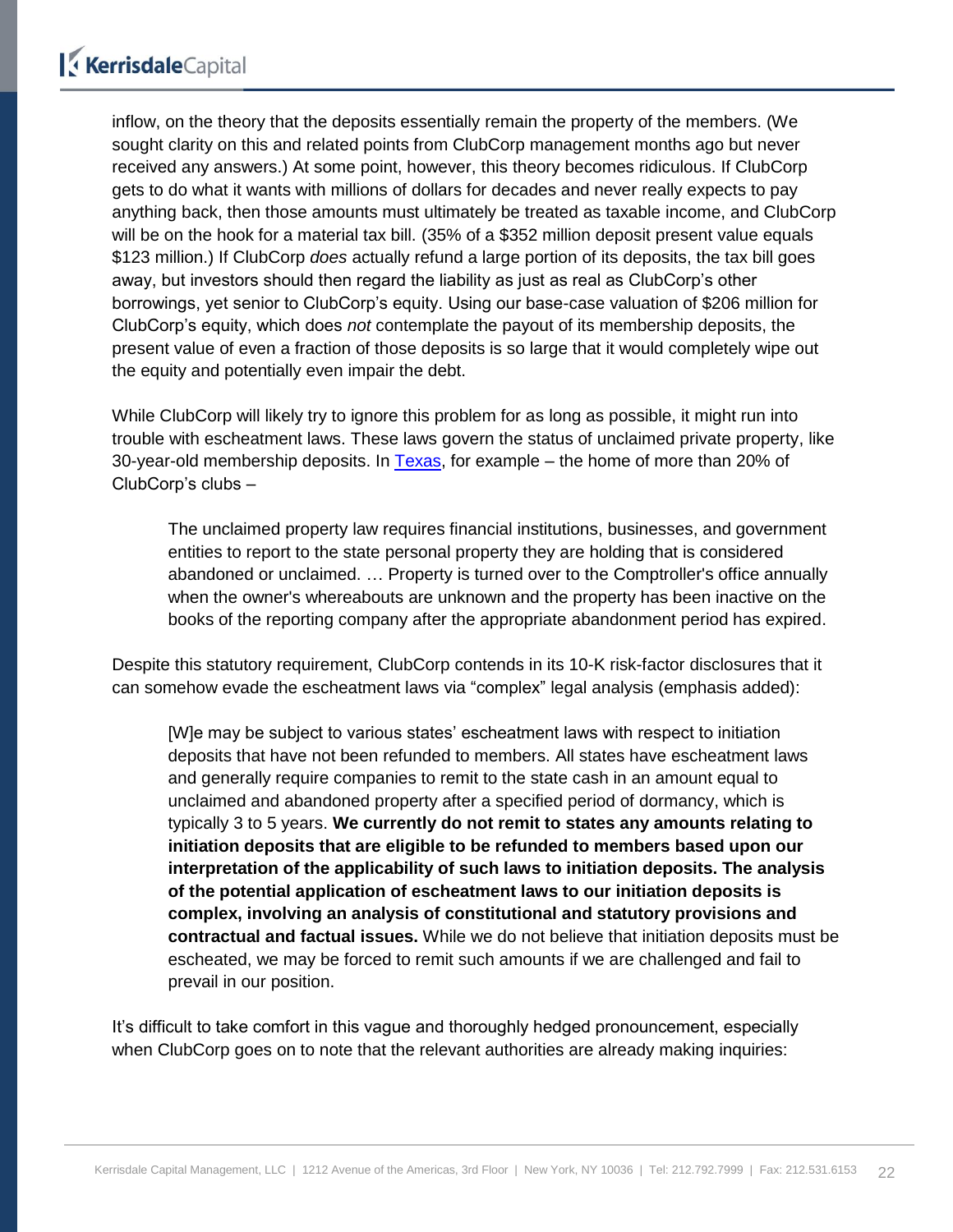…[M]ost of the states in which we conduct business have hired third-party auditors to conduct unclaimed and abandoned property audits of our operations…[T]he audits have not been terminated.

Whether ClubCorp ends up refunding old membership deposits, escheating them to government agencies, or treating them as income and paying tax on them, any outcome has the potential to take a serious toll on the company's financial resources and do significant damage to its equity value. These risks may take years to materialize, but ClubCorp shareholders are receiving no compensation for taking them.

### <span id="page-22-0"></span>**VII. Conclusion**

There's a good reason that the overwhelming majority of golf courses in the United States are owned and operated by non-profit entities: golf is a bad business. It's extremely capitalintensive, and its unit-level growth is inherently limited. It's also in the midst of a decade-long decline that, based on demographic trends, will likely get much worse before it gets better. ClubCorp keeps doubling down (and levering up) on golf, but its mediocre returns barely cover its cost of capital, and its massive debt load puts it in a precarious position, especially when its low-loyalty, high-churn model is acutely susceptible to economic downturns. At some point, it will also have to face reality and crystallize its thus-far unrealized deposit liability. To those standing in the way of these fearsome risks in return for a bond-like 5% free-cash-flow yield, we remind them that it won't take too many bogeys to lose this game.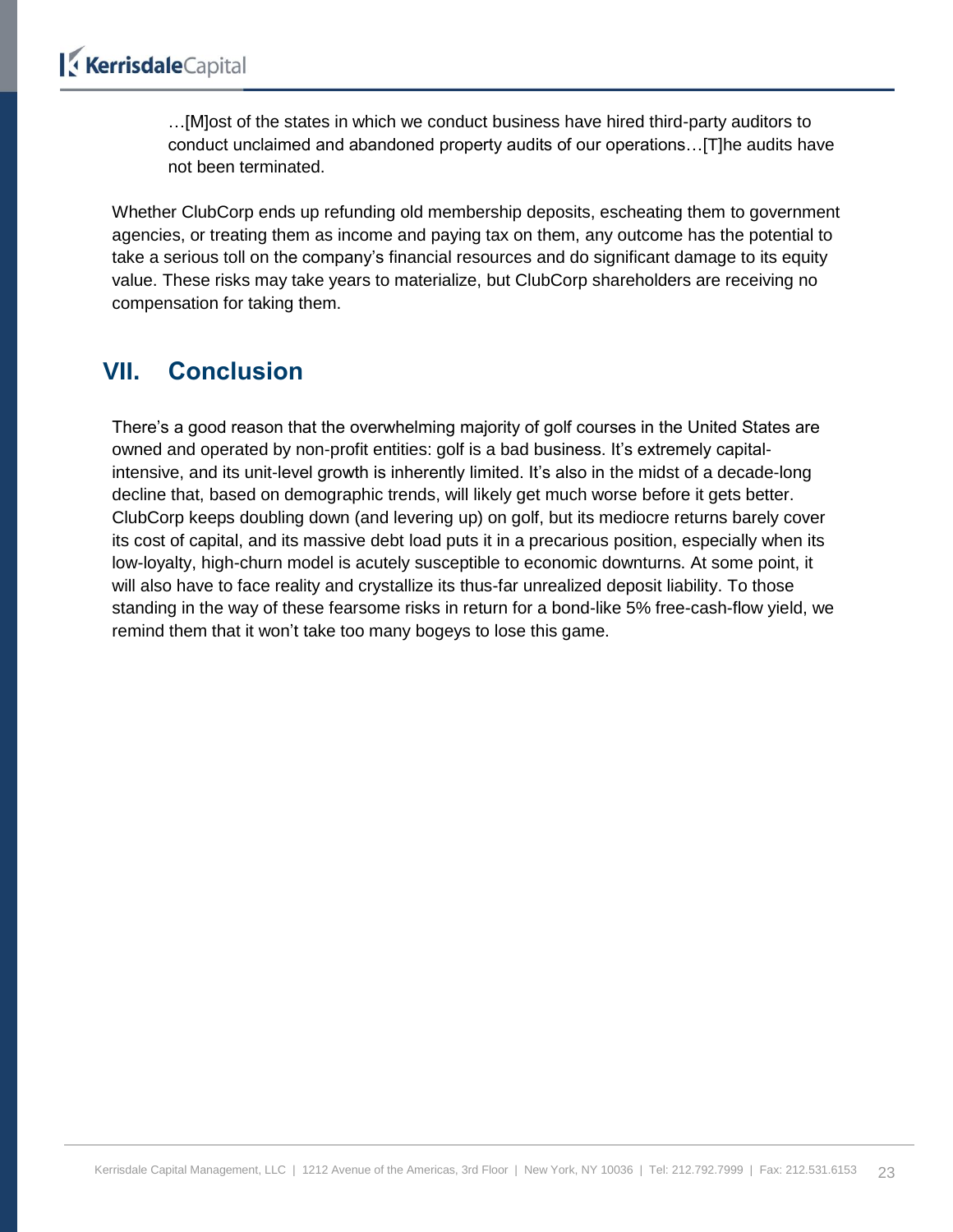### <span id="page-23-0"></span>**Full Legal Disclaimer**

As of the publication date of this report, Kerrisdale Capital Management LLC and its affiliates (collectively "Kerrisdale"), others that contributed research to this report and others that we have shared our research with (collectively, the "Authors") have short positions in, and own put option positions on, the stock of ClubCorp Holdings, Inc. ("MYCC"), and stand to realize gains in the event that the price of the stock decreases. Following publication of the report, the Authors may transact in the securities of the company covered herein. All content in this report represent the opinions of Kerrisdale. The Authors have obtained all information herein from sources they believe to be accurate and reliable. However, such information is presented "as is," without warranty of any kind – whether express or implied. The Authors make no representation, express or implied, as to the accuracy, timeliness, or completeness of any such information or with regard to the results obtained from its use. All expressions of opinion are subject to change without notice, and the Authors do not undertake to update or supplement this report or any information contained herein.

This document is for informational purposes only and it is not intended as an official confirmation of any transaction. All market prices, data and other information are not warranted as to completeness or accuracy and are subject to change without notice. The information included in this document is based upon selected public market data and reflects prevailing conditions and the Authors' views as of this date, all of which are accordingly subject to change. The Authors' opinions and estimates constitute a best efforts judgment and should be regarded as indicative, preliminary and for illustrative purposes only.

Any investment involves substantial risks, including, but not limited to, pricing volatility, inadequate liquidity, and the potential complete loss of principal. This report's estimated fundamental value only represents a best efforts estimate of the potential fundamental valuation of a specific security, and is not expressed as, or implied as, assessments of the quality of a security, a summary of past performance, or an actionable investment strategy for an investor.

This document does not in any way constitute an offer or solicitation of an offer to buy or sell any investment, security, or commodity discussed herein or of any of the affiliates of the Authors. Also, this document does not in any way constitute an offer or solicitation of an offer to buy or sell any security in any jurisdiction in which such an offer would be unlawful under the securities laws of such jurisdiction. To the best of the Authors' abilities and beliefs, all information contained herein is accurate and reliable. The Authors reserve the rights for their affiliates, officers, and employees to hold cash or derivative positions in any company discussed in this document at any time. As of the original publication date of this document, investors should assume that the Authors are short, and own put option positions on, shares of MYCC and stand to potentially realize gains in the event that the market valuation of the company's common equity is lower than prior to the original publication date. These affiliates, officers, and individuals shall have no obligation to inform any investor or viewer of this report about their historical, current, and future trading activities. In addition, the Authors may benefit from any change in the valuation of any other companies, securities, or commodities discussed in this